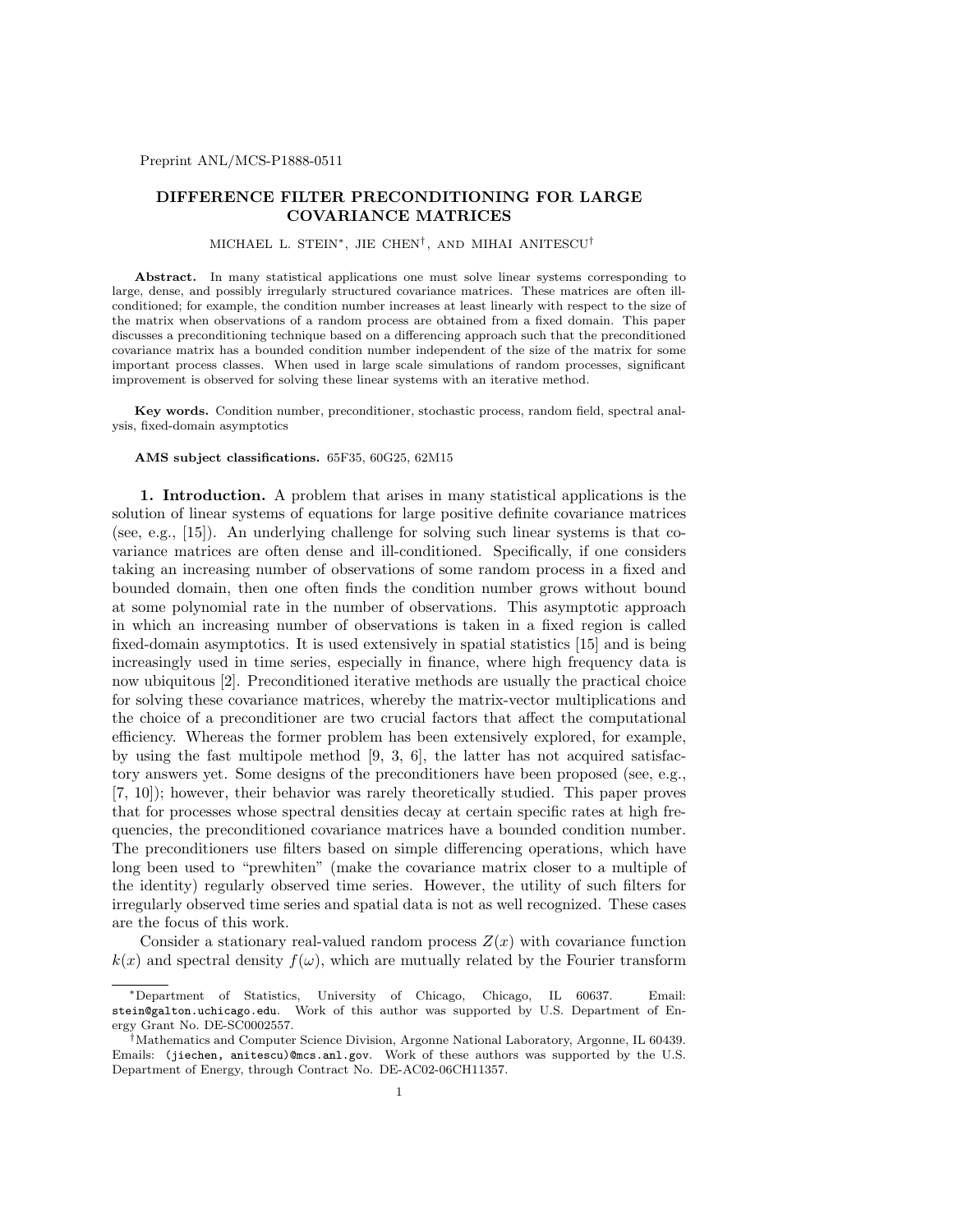and the inverse transform:

$$
k(x) = \int_{-\infty}^{+\infty} f(\omega) \exp(i\omega x) d\omega, \qquad f(\omega) = \frac{1}{2\pi} \int_{-\infty}^{+\infty} k(x) \exp(-i\omega x) dx.
$$

In higher dimensions, the process is more often called a *random field*. Where boldface letters denote vectors, a random field  $Z(\boldsymbol{x})$  in  $\mathbb{R}^d$  has the following covariance function  $k(x)$  with spectral density  $f(\omega)$ :

$$
k(\boldsymbol{x}) = \int_{\mathbb{R}^d} f(\boldsymbol{\omega}) \exp(i \boldsymbol{\omega}^T \boldsymbol{x}) d\boldsymbol{\omega}, \qquad f(\boldsymbol{\omega}) = \frac{1}{(2\pi)^d} \int_{\mathbb{R}^d} k(\boldsymbol{x}) \exp(-i \boldsymbol{\omega}^T \boldsymbol{x}) d\boldsymbol{x}.
$$

For real-valued processes, both *k* and *f* are even functions. This paper describes results for irregularly sited observations in one dimension and for gridded observations in higher dimensions. To facilitate the presentation, we will in general use the notation for *d* dimensions, except when discussions or results are specific to one dimension. The covariance matrix *K* for observations  $\{Z(\boldsymbol{x}_i)\}\$ at locations  $\{\boldsymbol{x}_i\}\$ is defined as

$$
K(j, l) \equiv \text{cov}\{Z(\boldsymbol{x}_j), Z(\boldsymbol{x}_l)\} = k(\boldsymbol{x}_j - \boldsymbol{x}_l).
$$

Taking *f* to be nonnegative and integrable guarantees that *k* is a valid covariance function. Indeed, for any real vector *a*,

$$
\boldsymbol{a}^T K \boldsymbol{a} = \sum_{j,l} a_j a_l k(\boldsymbol{x}_j - \boldsymbol{x}_l) = \int_{\mathbb{R}^d} f(\boldsymbol{\omega}) \Big| \sum_j a_j \exp(i \boldsymbol{\omega}^T \boldsymbol{x}_j) \Big|^2 d\boldsymbol{\omega}, \qquad (1.1)
$$

which is obviously nonnegative as it must be since it equals var $\left\{ \sum_j a_j Z(\boldsymbol{x}_j) \right\}$ . The existence of a spectral density implies that *k* is continuous.

In some statistical applications, a family of parameterized covariance functions is chosen, and the task is to estimate the parameters and to uncover the underlying covariance function that presumably generates the given observed data. Let *θ* be the vector of parameters. We expand the notation and denote the covariance function by  $k(\mathbf{x}; \theta)$ . Similarly, we use  $K(\theta)$  to denote the covariance matrix parameterized by *θ*. We assume that observations  $y_j = Z(x_j)$  come from a stationary random field that is Gaussian with zero mean.<sup>1</sup> The maximum likelihood estimation  $[13]$  method estimates the parameter  $\theta$  by finding the maximizer of the log-likelihood function

$$
\mathcal{L}(\boldsymbol{\theta}) = -\frac{1}{2}\mathbf{y}^T K(\boldsymbol{\theta})^{-1}\mathbf{y} - \frac{1}{2}\log(\det(K(\boldsymbol{\theta}))) - \frac{m}{2}\log 2\pi,
$$

where the vector *y* contains the *m* observations  $\{y_j\}$ . A maximizer  $\hat{\theta}$  is called a maximum likelihood estimate of  $\theta$ . The optimization can be performed by solving (assuming there is a unique solution) the score equation

$$
-\mathbf{y}^T K(\boldsymbol{\theta})^{-1} \frac{\partial K(\boldsymbol{\theta})}{\partial \theta_\ell} K(\boldsymbol{\theta})^{-1} \mathbf{y} + \text{tr}\left(K(\boldsymbol{\theta})^{-1} \frac{\partial K(\boldsymbol{\theta})}{\partial \theta_\ell}\right) = 0, \qquad \forall \ell, \qquad (1.2)
$$

where the left-hand side is nothing but the partial derivative of *−*2*L*(*θ*). Because of the difficulty of evaluating the trace for a large matrix, Anitescu *et al.* [1] exploited

<sup>&</sup>lt;sup>1</sup>The case of nonzero mean that is linear in a vector of unknown parameters can be handled with little additional effort by using maximum likelihood or restricted maximum likelihood [15].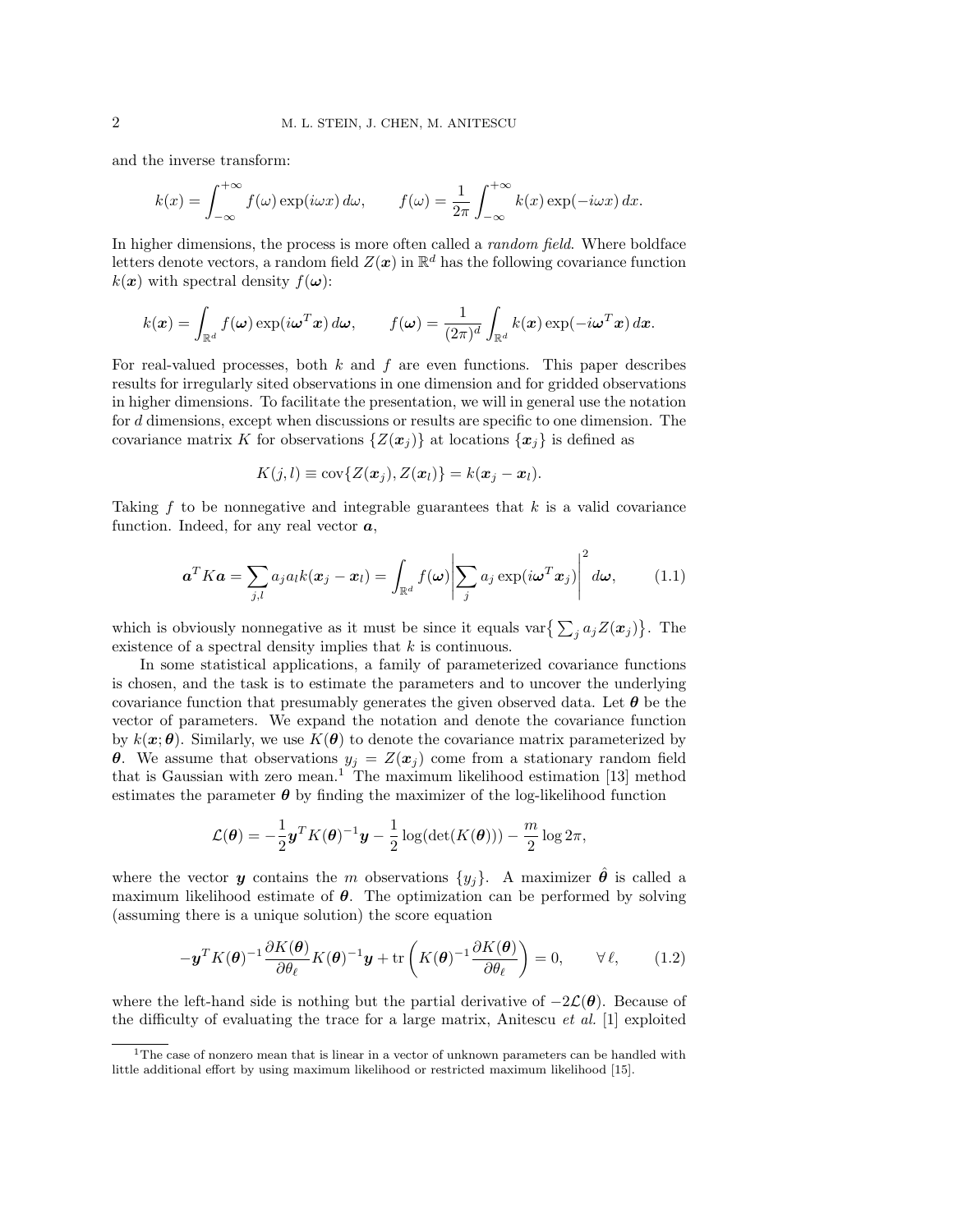the Hutchinson estimator of the matrix trace and proposed solving the sample average approximation of the score equation instead:

$$
F_{\ell}(\boldsymbol{\theta}) := -\mathbf{y}^{T} K(\boldsymbol{\theta})^{-1} \frac{\partial K(\boldsymbol{\theta})}{\partial \theta_{\ell}} K(\boldsymbol{\theta})^{-1} \mathbf{y} + \frac{1}{N} \sum_{j=1}^{N} \mathbf{u}_{j}^{T} \left( K(\boldsymbol{\theta})^{-1} \frac{\partial K(\boldsymbol{\theta})}{\partial \theta_{\ell}} \right) \mathbf{u}_{j} = 0, \qquad \forall \ell, \quad (1.3)
$$

where the sample vectors  $u_j$ 's have independent Rademacher variables as entries. As the number *N* of sample vectors tends to infinity, the solution  $\hat{\theta}^N$  of (1.3) converges to  $\hat{\theta}$  in distribution:

$$
(V^N/N)^{-1/2}(\hat{\theta}^N - \hat{\theta}) \stackrel{\mathcal{D}}{\rightarrow} \text{standard normal}, \qquad (1.4)
$$

where  $V^N$  is some positive definite matrix dependent on the Jacobian and the variance of  $F(\theta)$ . This error needs to be distinguished from the error in  $\hat{\theta}$  itself as an estimate of  $\theta$ . Roughly speaking, this convergence result indicates that the  $\ell$ <sup>th</sup> estimated parameter  $\tilde{\theta}_{\ell}^{N}$  has variance of approximately  $V^{N}(\ell,\ell)/N$  when *N* is sufficiently large. Practical approaches (such as a Newton-type method) for solving (1.3) will need to evaluate  $F$  (possibly multiple times), which in turn requires solving the linear system K with multiple right-hand sides  $(y \text{ and } u_j)$ .

If we do not precondition, the condition number of *K* must grow faster than linearly in *m* assuming the observation domain has finite diameter. To prove this, first note that we can pick observation locations  $y_m$  and  $z_m$  among  $x_1, \ldots, x_m$  such that  $|\mathbf{y}_m - \mathbf{z}_m|$  → 0 as  $m \to \infty$  and *k* continuous implies var $\left\{\frac{1}{\sqrt{n}}\right\}$ 2 *Z*(*ym*) *− <sup>√</sup>* 1  $\frac{1}{2}Z(\boldsymbol{z}_m)\bigg\} \to 0$ as  $m \to \infty$ , so that the minimum eigenvalue of *K* also tends to 0 as  $m \to \infty$ . To get a lower bound on the maximum eigenvalue, we note that there exists  $r > 0$  such that  $k(x) > \frac{1}{2}k(0)$  for all  $|x| \leq r$ . Assume that the observation domain has a finite diameter, so that it can be covered by a finite number of balls of diameter *r* and call this number *B*. Then for any *m*, one of these balls must contain at least  $m' \ge m/B$ this number *B*. Then for any *m*, one of these balls must contain at least  $m \ge m/B$ <br>observations. The sum of these observations divided by  $\sqrt{m'}$  has variance at least  $\frac{1}{2}m'k(0) \geq \frac{m}{2B}k(0)$ , so the maximum eigenvalue of *K* grows at least linearly with *m*. Thus, the ratio of the maximum to the minimum eigenvalue of *K* and hence its condition number grows faster than linearly in *m*. How much faster clearly depends on the smoothness of *Z*, but we will not pursue this topic further here.

In what follows, we consider a filtering technique that essentially preconditions *K* such that the new system has a condition number that does not grow with the size of *K* for some distinguished process classes. Strictly speaking, the filtering operation, though linear, is not equal to a preconditioner in the standard sense, since it reduces the size of the matrix by a small number. Thus, we also consider augmenting the filter to obtain a full-rank linear transformation that serves as a real preconditioner. However, as long as the rank of the filtering matrix is close to *m*, maximum likelihood of  $\theta$  based on the filtered observations should generally be nearly as statistically effective as maximum likelihood based on the full data. In particular, maximum likelihood estimates are invariant under full rank transformations of the data.

The theoretical results on bounded condition numbers heavily rely on the properties of the spectral density *f*. For example, the results in one dimension require either that the process behaves not too differently than does Brownian motion or integrated Brownian motion, at least at high frequencies. Although the restrictions on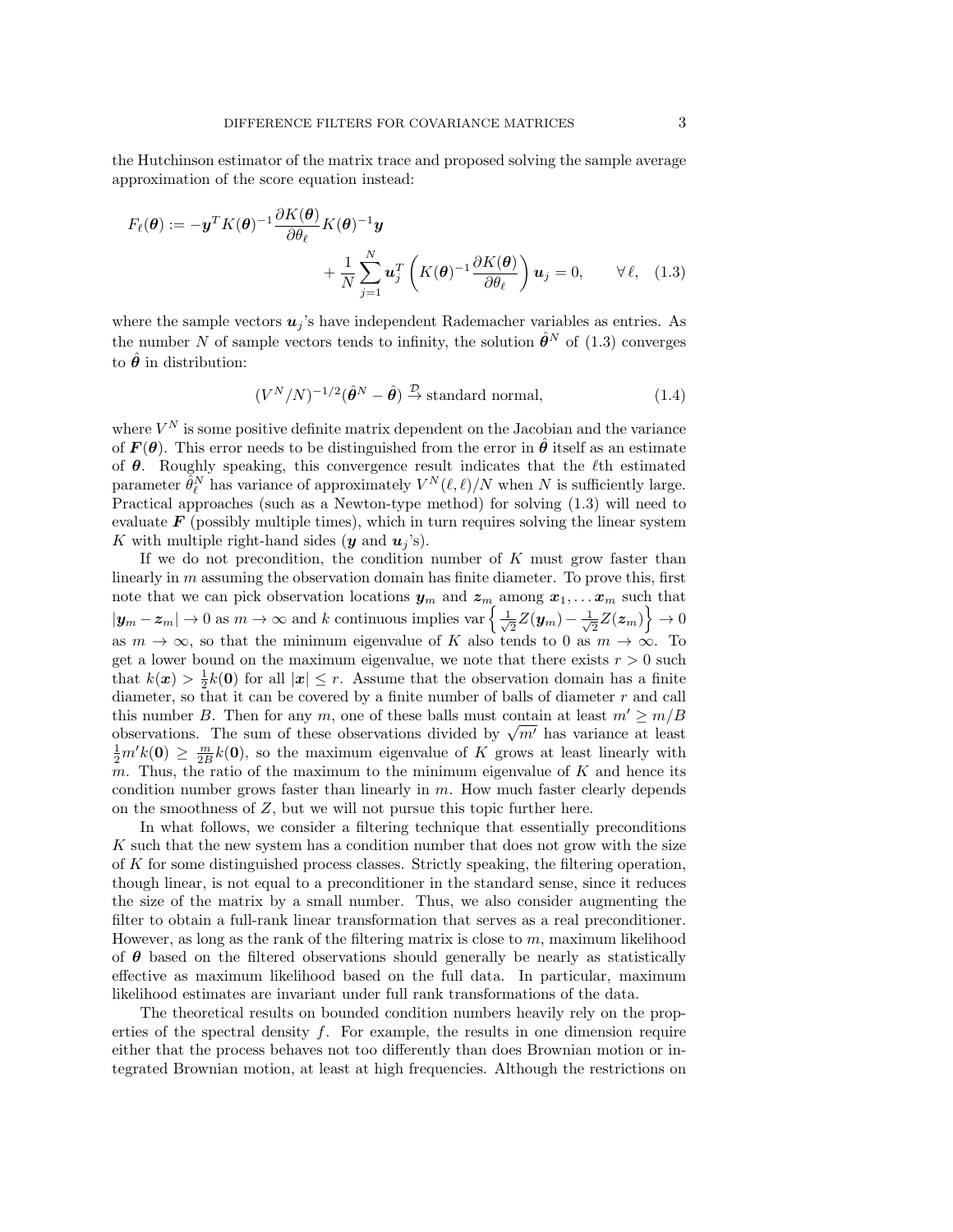*f* are strong, they do include some models frequently used for continuous time series and in spatial statistics. As noted earlier, the theory is developed based on fixeddomain asymptotics; and, without loss of generality, we assume that this domain is the box  $[0, T]^d$ . As the observations become denser, for continuous k the correlations of neighboring observations tend to 1, resulting in matrices  $K$  that are nearly singular. However, the proposed difference filters can precondition *K* so that the resulting matrix has a bounded condition number independent of the number of observations. Section 4 gives several numerical examples demonstrating the effectiveness of this preconditioning approach.

**2. Filter for one-dimensional case.** Let the process  $Z(x)$  be observed at locations

$$
0 \le x_0 < x_1 < \dots < x_n \le T
$$

and suppose the spectral density *f* satisfies

$$
f(\omega)\omega^2
$$
 bounded away from 0 and  $\infty$  as  $\omega \to \infty$ . (2.1)

The spectral density of Brownian motion is proportional to  $\omega^{-2}$ , so (2.1) says that *Z* is not too different from Brownian motion in terms of its high frequency behavior. Define the process filtered by differencing and scaling as

$$
Y_j^{(1)} = [Z(x_j) - Z(x_{j-1})] / \sqrt{d_j}, \qquad j = 1, ..., n,
$$
\n(2.2)

where  $d_j = x_j - x_{j-1}$ . Let  $K^{(1)}$  denote the covariance matrix of the  $Y_j^{(1)}$ 's:

$$
K^{(1)}(j,l) = \text{cov}\left\{Y_j^{(1)}, Y_l^{(1)}\right\}.
$$

For *Z* Brownian motion,  $K^{(1)}$  is a multiple of the identity matrix, and (2.1) is sufficient to show the condition number of  $K^{(1)}$  is bounded by a finite value independent of the number of observations.

Theorem 2.1. *Suppose Z is a stationary process on* R *with spectral density f satisfying* (2.1)*. There exists a constant C depending only on T and f that bounds the condition number of*  $K^{(1)}$  *for all n.* 

If we let  $L^{(1)}$  be a bidiagonal matrix with nonzero entries

$$
L^{(1)}(j, j - 1) = -1/\sqrt{d_j}
$$
 and  $L^{(1)}(j, j) = 1/\sqrt{d_j}$ ,

it is not hard to see that *K* and  $K^{(1)}$  are related by

$$
K^{(1)} = L^{(1)}KL^{(1)^T}.
$$

Note that  $L^{(1)}$  is rectangular, since the row index ranges from 1 to *n* and the column index ranges from 0 to *n*. It entails a special property that each row sums to zero:

$$
\boldsymbol{a}^T L^{(1)} \mathbf{1} = 0 \tag{2.3}
$$

for any vector  $a$ , where 1 denotes the vector of all 1's. It will be clear later that  $(2.3)$ is key to the proof of the theorem. For now we note that if  $\lambda = L^{(1)}^T a$ , then

$$
\boldsymbol{a}^T K^{(1)} \boldsymbol{a} = \boldsymbol{\lambda}^T K \boldsymbol{\lambda} = \text{var}\Big\{\sum_j \lambda_j Z(x_j)\Big\} \quad \text{with } \sum_j \lambda_j = 0. \tag{2.4}
$$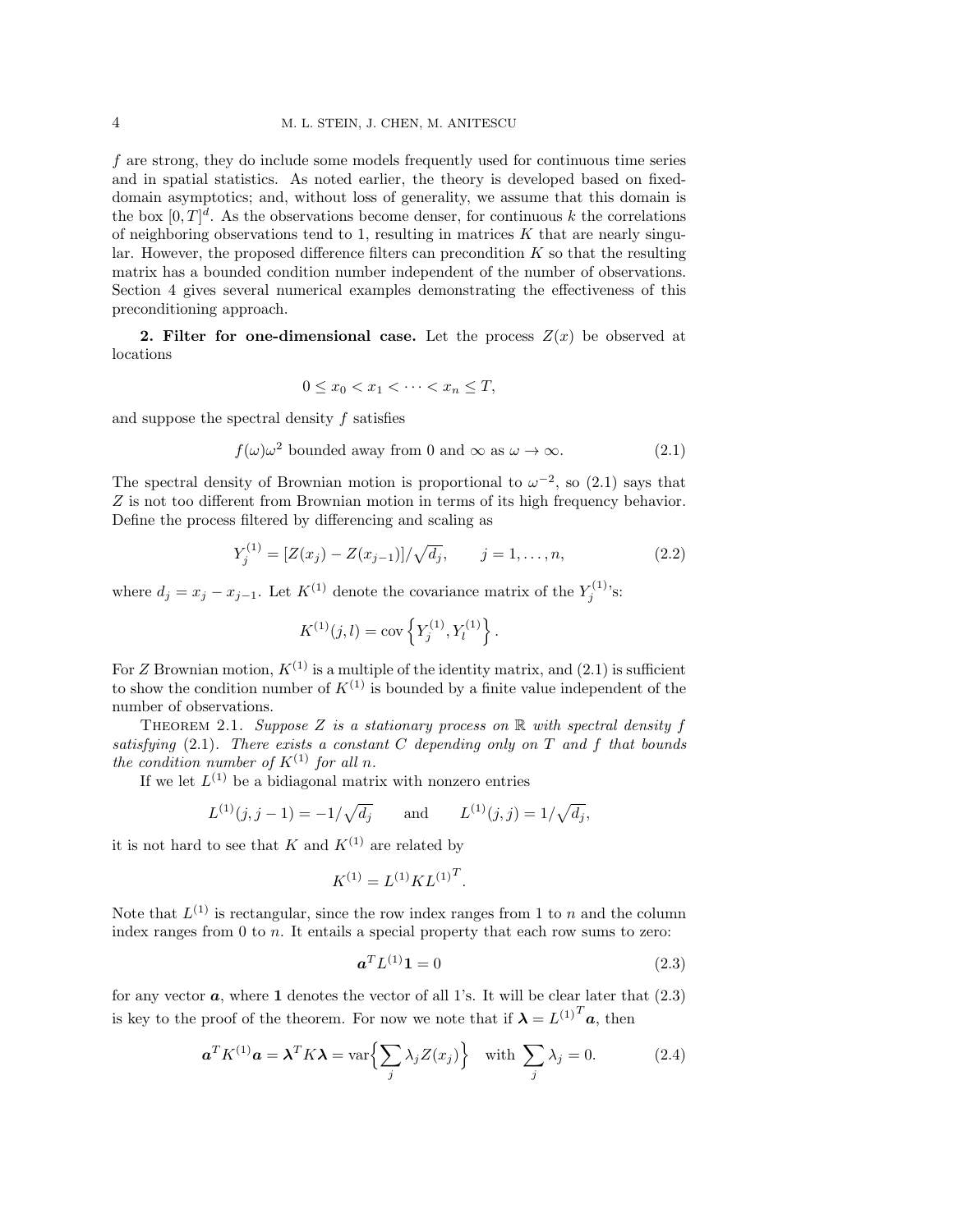Strictly speaking,  $L^{(1)}$ <sup>T</sup> $L^{(1)}$  is not a preconditioner, since  $L^{(1)}$  has more columns than rows, even though the transformed matrix  $K^{(1)}$  has a desirable condition property. A real preconditioner can be obtained by augmenting  $L^{(1)}$ . To this end, we define, in addition to (2.2),

$$
Y_0^{(1)} = Z(x_0),\tag{2.5}
$$

and let  $\tilde{K}^{(1)}$  denote the covariance matrix of all the  $Y_j^{(1)}$ 's, including  $Y_0^{(1)}$ . Then we have

$$
\tilde{K}^{(1)} = \tilde{L}^{(1)} K \tilde{L}^{(1)}^T,
$$

where  $\tilde{L}^{(1)}$  is obtained by adding to  $L^{(1)}$  the 0th row, with 0th entry equal to 1 and other entries 0. Clearly,  $\tilde{L}^{(1)}$  is nonsingular. Thus,  $\tilde{L}^{(1)}^{T} \tilde{L}^{(1)}$  preconditions the matrix *K*:

Corollary 2.2. *Suppose Z is a stationary process on* R *with spectral density f satisfying* (2.1)*. Then there exists a constant C depending only on T and f that bounds the condition number of*  $\tilde{K}^{(1)}$  *for all n.* 

We next consider the case where the spectral density *f* satisfies

$$
f(\omega)\omega^4
$$
 bounded away from 0 and  $\infty$  as  $\omega \to \infty$ . (2.6)

Integrated Brownian motion, a process whose first derivative is Brownian motion, has spectral density proportional to  $\omega^{-4}$ . Thus (2.6) says *Z* behaves somewhat like integrated Brownian motion at high frequencies. In this case, the appropriate preconditioner uses second order differences. Define

$$
Y_j^{(2)} = \frac{[Z(x_{j+1}) - Z(x_j)]/d_{j+1} - [Z(x_j) - Z(x_{j-1})]/d_j}{2\sqrt{d_{j+1} + d_j}}, \qquad j = 1, \dots, n-1, \tag{2.7}
$$

and denote by  $K^{(2)}$  the covariance matrix of the  $Y_j^{(2)}$ 's,  $j = 1, ..., n - 1$ , namely,

$$
K^{(2)}(j,l) = \text{cov}\left\{Y_j^{(2)}, Y_l^{(2)}\right\}.
$$

Then for *Z* integrated Brownian motion  $K^{(2)}$  is a tridiagonal matrix with bounded condition number (see *§*2.3). This result allows us to show the condition number of  $K^{(2)}$  is bounded by a finite value independent of *n* whenever *f* satisfies (2.6).

THEOREM 2.3. *Suppose*  $Z$  *is a stationary process on*  $\mathbb R$  *with spectral density*  $f$ *satisfying* (2.6)*. Then there exists a constant C depending only on T and f that bounds the condition number of*  $K^{(2)}$  *for all n*.

If we let  $L^{(2)}$  be the tridiagonal matrix with nonzero entries

$$
L^{(2)}(j, j - 1) = 1/(2d_j \sqrt{d_j + d_{j+1}}),
$$
  
\n
$$
L^{(2)}(j, j + 1) = 1/(2d_{j+1} \sqrt{d_j + d_{j+1}}),
$$
  
\n
$$
L^{(2)}(j, j) = -L^{(2)}(j, j - 1) - L^{(2)}(j, j + 1),
$$

for  $j = 1, \ldots, n-1$ , and let  $K^{(2)}$  be the covariance matrix of the  $Y_j^{(2)}$ 's, then *K* and  $K^{(2)}$  are related by

$$
K^{(2)} = L^{(2)}KL^{(2)^T}.
$$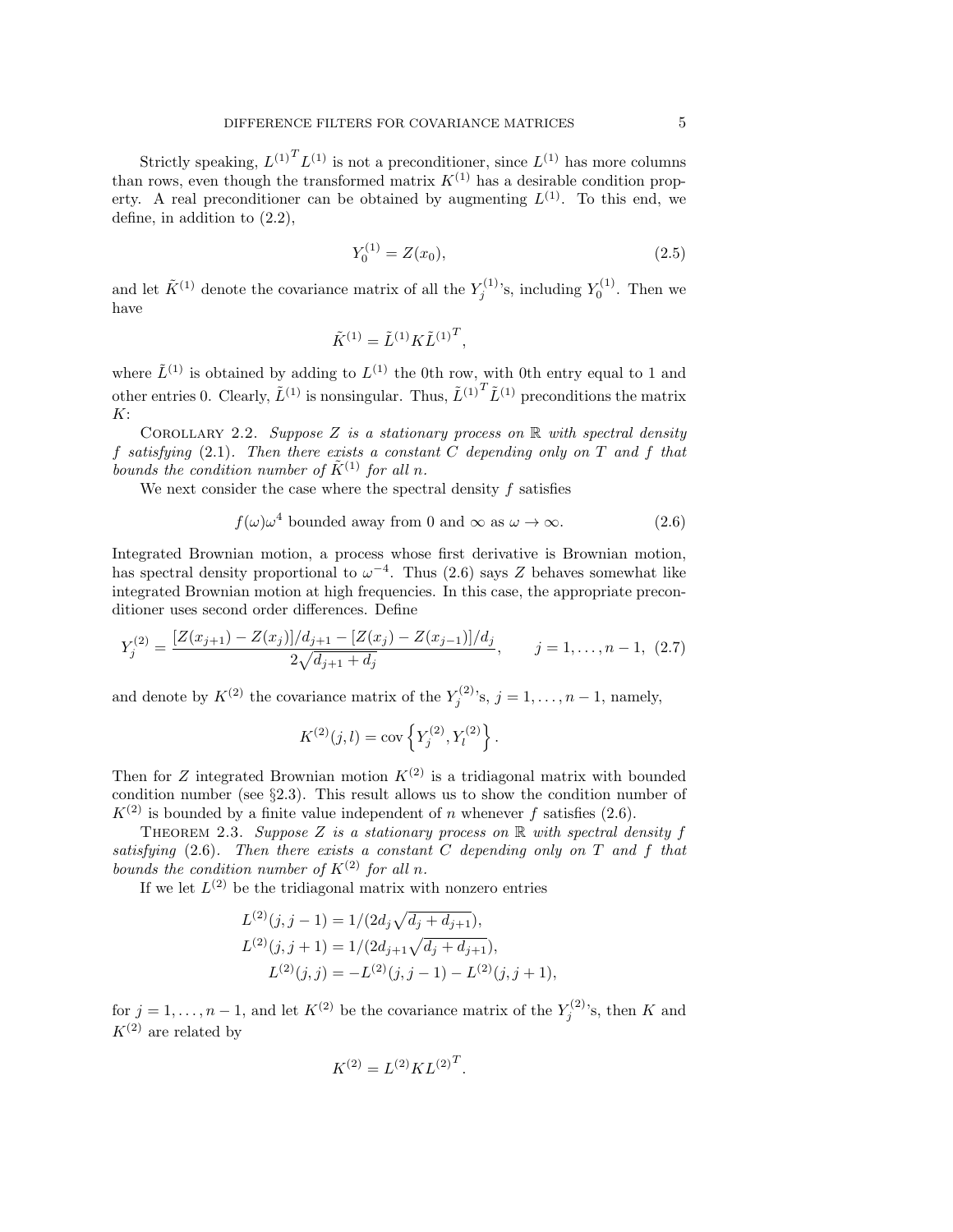Similar to  $(2.3)$ , the matrix  $L^{(2)}$  has a property that for any vector  $a$ ,

$$
\mathbf{a}^T L^{(2)} \mathbf{x}^0 = 0,
$$
  
\n
$$
\mathbf{a}^T L^{(2)} \mathbf{x}^1 = 0,
$$
\n(2.8)

where  $x^0 = 1$ , the vector of all 1's, and  $x^1$  has entries  $(x^1)_j = x_j$ . In other words, if we let  $\boldsymbol{\lambda} = L^{(2)}^{T} \boldsymbol{a}$ , then

$$
\mathbf{a}^T K^{(1)} \mathbf{a} = \boldsymbol{\lambda}^T K \boldsymbol{\lambda} = \text{var}\left\{\sum_j \lambda_j Z(x_j)\right\}, \quad \text{with } \sum_j \lambda_j = 0 \text{ and } \sum_j \lambda_j x_j = 0.
$$

To yield a preconditioner for *K* in the strict sense, in addition to (2.7), we define

$$
Y_0^{(2)} = Z(x_0) + Z(x_n)
$$
, and  $Y_n^{(2)} = [Z(x_n) - Z(x_0)]/(x_n - x_0)$ .

Accordingly, we augment the matrix  $L^{(2)}$  to  $\tilde{L}^{(2)}$  with

$$
\tilde{L}^{(2)}(0,l) = \begin{cases}\n1, & l = 0 \\
1, & l = n \\
0, & \text{otherwise,}\n\end{cases} \qquad \tilde{L}^{(2)}(n,l) = \begin{cases}\n-1/(x_n - x_0), & l = 0 \\
1/(x_n - x_0), & l = n \\
0, & \text{otherwise,}\n\end{cases}
$$

and use  $\tilde{K}^{(2)}$  to denote the covariance matrix of the  $Y_j^{(2)}$ 's, including  $Y_0^{(2)}$  and  $Y_n^{(2)}$ . Then, we obtain

$$
\tilde{K}^{(2)} = \tilde{L}^{(2)} K \tilde{L}^{(2)^T}.
$$

One can easily verify that  $\tilde{L}^{(2)}$  is nonsingular. Thus,  $\tilde{L}^{(2)}^T \tilde{L}^{(2)}$  becomes a preconditioner for *K*:

Corollary 2.4. *Suppose Z is a stationary process on* R *with spectral density f satisfying* (2.6)*. Then there exists a constant C depending only on T and f that bounds the condition number of*  $\tilde{K}^{(2)}$  *for all n.* 

We expect that versions of the theorems and corollaries hold whenever, for some positive integer  $\tau$ ,  $f(\omega)\omega^{2\tau}$  is bounded away from 0 and  $\infty$  as  $\omega \to \infty$ . However, the given proofs rely on detailed calculations on the covariance matrices and do not easily extend to larger  $\tau$ . Nevertheless, we find it interesting and somewhat surprising that no restriction is needed on the spacing of the observation locations, especially for  $\tau = 2$ . These results perhaps give some hope that similar results for irregularly spaced observations might hold in more than one dimension.

The rest of this section gives proofs of the above results. The proofs make substantial use of results concerning equivalence of Gaussian measures [11]. In contrast, the results for the high dimension case (presented in *§*3) are proved without recourse to equivalence of Gaussian measures.

**2.1. Intrinsic random function and equivalence of Gaussian measures.** We first provide some preliminaries. For a random process  $Z$  (not necessarily stationary) on  $\mathbb R$  and a nonnegative integer *p*, a random variable of the form  $\sum_{j=1}^n \lambda_j Z(x_j)$ for which  $\sum_{j=1}^{n} \lambda_j x_j^{\ell} = 0$  for all nonnegative integers  $\ell \leq p$  is called an authorized linear combination of order *p*, or ALC-*p* [5]. If, for every ALC-*p*  $\sum_{j=1}^{n} \lambda_j Z(x_j)$ , the process  $Y(x) = \sum_{j=1}^{n} \lambda_j Z(x + x_j)$  is stationary, then *Z* is called an intrinsic random function of order  $p$ , or IRF- $p$  [5].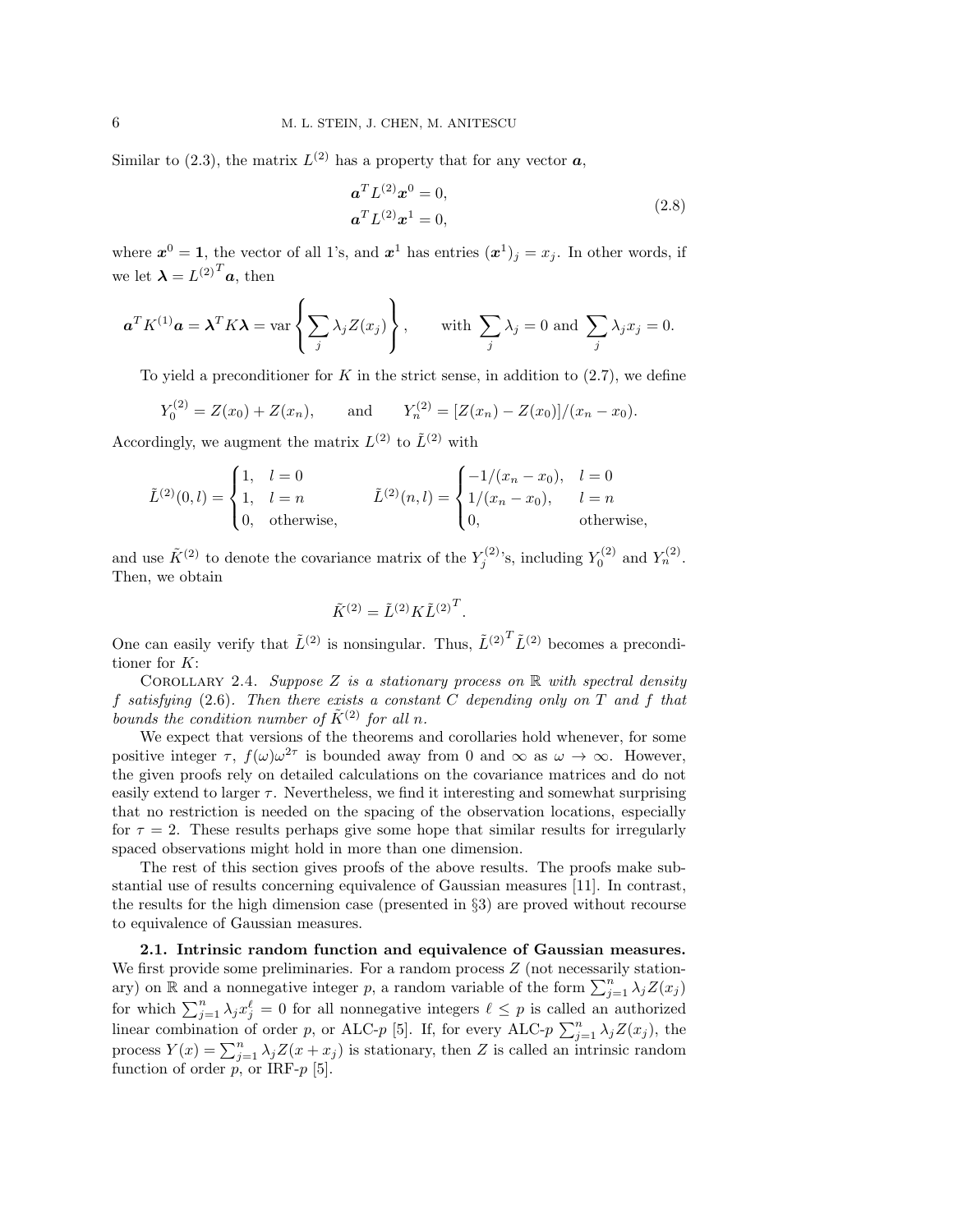Similar to stationary processes, intrinsic random functions have spectral measures, although they may not be integrable in a neighborhood of the origin. We still use  $g(\omega)$ to denote the spectral density with respect to the Lebesgue measure. Corresponding to these spectral measures are what are known as generalized covariance functions. Specifically, for any IRF- $p$ , there exists a generalized covariance function  $G(x)$  such that for any ALC- $p \sum_{j=1}^{n} \lambda_j Z(x_j)$ ,

$$
\operatorname{var}\left\{\sum_{j=1}^n \lambda_j Z(x_j)\right\} = \sum_{j,l=1}^n \lambda_j \lambda_l G(x_j - x_l).
$$

Although a generalized covariance function *G* cannot be written as the Fourier transform of a positive finite measure, it is related to the spectral density *g* by

$$
\sum_{j,l=1}^{n} \lambda_j \lambda_l G(x_j - x_l) = \int_{-\infty}^{+\infty} g(\omega) \left| \sum_{j=1}^{n} \lambda_j \exp(i\omega x_j) \right|^2 d\omega
$$

for any ALC- $p \sum_{j=1}^{n} \lambda_j Z(x_j)$ .

Brownian motion is an example of an IRF-0 and integrated Brownian motion an example of an IRF-1. Defining  $g_r(\omega) = |\omega|^{-r}$ , Brownian motion has a spectral density proportional to  $g_2$  with generalized covariance function  $-c|x|$  for some  $c > 0$ . Note that if one sets  $Z(0) = 0$ , then  $cov{Z(x), Z(s)} = min{x, s}$  for  $x, s \ge 0$ . Integrated Brownian motion has a spectral density proportional to *g*<sup>4</sup> with generalized covariance function  $c|x|^3$  for some  $c > 0$ .

We will need to use some results from Stein [17] on equivalence of Gaussian measures. Let  $L_T$  be the vector space of random variables generated by  $Z(x)$  for *x* ∈ [0, *T*] and *L*<sub>*Tn*</sub> the subspace of *L<sub>T</sub>* containing all ALC-*p*'s in *L<sub>T</sub>*, so that *L<sub>T</sub>* ⊃ *L*<sup>*T*</sup>,0 ⊃ *L*<sup>*T*</sup>,1 ⊃ · · · . Let *P*<sub>*T*</sub>,*p*(*f*) and *P<sub><i>T*</sub></sub>(*f*) be the Gaussian measure for *L*<sub>*T*</sub>,*p* and *L*<sub>*T*</sub> respectively, when *Z* has mean 0 and spectral density *f*. For measures *P* and *Q* on the same measurable space, write  $P \equiv Q$  to indicate that the measures are equivalent (mutually absolutely continuous). Since  $L_T \supset L_{T,p}$ , for two spectral densities f and *g*,  $P_T(f) \equiv P_T(g)$  implies that  $P_{T,p}(f) \equiv P_{T,p}(g)$  for all  $p \ge 0$ .

**2.2. Proof of Theorem 2.1.** Let  $K(h)$  denote the covariance matrix  $K$  associated to a spectral density *h*, and similarly for  $K^{(1)}(h)$ ,  $\tilde{K}^{(1)}(h)$ ,  $K^{(2)}(h)$ , and  $\tilde{K}^{(2)}(h)$ . The main idea of the proof is to upper and lower bound the bilinear form  $a^T K^{(1)}(f) a$ for *f* satisfying (2.1) by constants times  $a^T K^{(1)}(g_2) a$ . Then since  $K^{(1)}(g_2)$  has a condition number 1 independent of *n*, it immediately follows that  $K^{(1)}(f)$  has a bounded condition number, also independent of *n*.

Let  $f_0(\omega) = (1 + \omega^2)^{-1}$  and

$$
f_R(\omega) = \begin{cases} f(\omega), & |\omega| \le R \\ f_0(\omega), & |\omega| > R \end{cases}
$$

for some *R*. By (2.1), there exist *R* and  $0 < C_0 < C_1 < \infty$  such that  $C_0 f_R(\omega) \le$  $f(\omega) \leq C_1 f_R(\omega)$  for all  $\omega$ . Then by (1.1) and (2.4), for any real vector *a*,

$$
C_0 \cdot \mathbf{a}^T K^{(1)}(f_R) \mathbf{a} \leq \mathbf{a}^T K^{(1)}(f) \mathbf{a} \leq C_1 \cdot \mathbf{a}^T K^{(1)}(f_R) \mathbf{a}.
$$
 (2.9)

By the definition of  $f_0$ , we have  $P_{T,0}(f_0) \equiv P_{T,0}(g_2)$  [17, Theorem 1]. Since  $f_R = f_0$  for  $|\omega| > R$ , by Ibragimov and Rozanov [11, Theorem 17 of Chapter III], we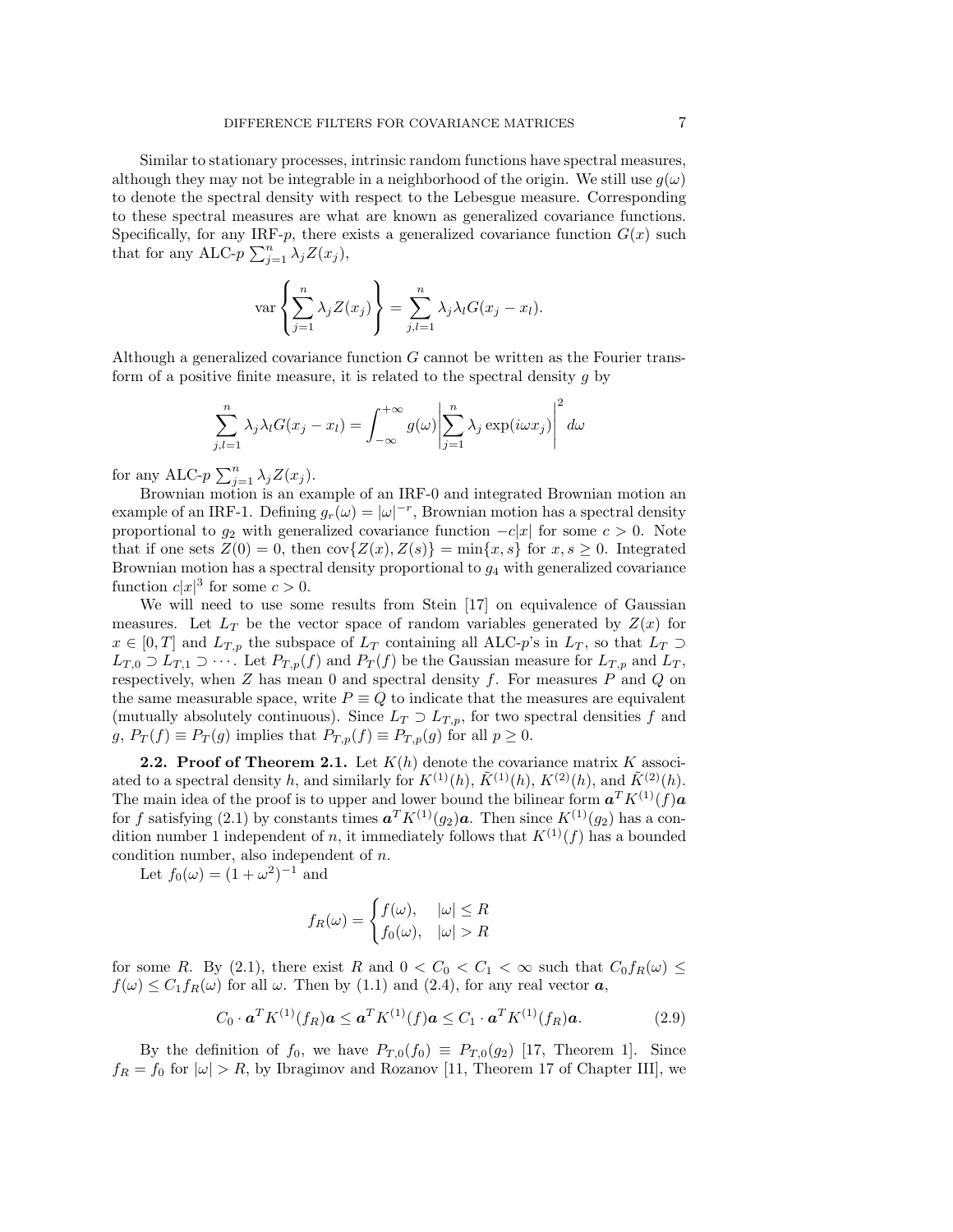have  $P_T(f_R) \equiv P_T(f_0)$ ; thus  $P_{T,0}(f_R) \equiv P_{T,0}(f_0)$ . Therefore, by the transitivity of equivalence, we obtain that  $P_{T,0}(f_R) \equiv P_{T,0}(g_2)$ . From basic properties of equivalent Gaussian measures (see [11, (2.6) on page 76]), there exist constants  $0 < C_2 < C_3 < \infty$ such that for any ALC-0,  $\sum_{j=0}^{n} \lambda_j Z(x_j)$  with  $0 \le x_j \le T$  for all *j*,

$$
C_2 \operatorname{var}_{g_2}\left\{\sum_{j=0}^n \lambda_j Z(x_j)\right\} \leq \operatorname{var}_{f_R}\left\{\sum_{j=0}^n \lambda_j Z(x_j)\right\} \leq C_3 \operatorname{var}_{g_2}\left\{\sum_{j=0}^n \lambda_j Z(x_j)\right\},\,
$$

where  $var_f$ , for example, indicates that variances are computed under the spectral density  $f$ . Then by  $(2.4)$  we obtain

$$
C_2 \cdot \mathbf{a}^T K^{(1)}(g_2) \mathbf{a} \leq \mathbf{a}^T K^{(1)}(f_R) \mathbf{a} \leq C_3 \cdot \mathbf{a}^T K^{(1)}(g_2) \mathbf{a}.
$$
 (2.10)

Combining  $(2.9)$  and  $(2.10)$ , we have

$$
C_0C_2 \cdot \mathbf{a}^T K^{(1)}(g_2) \mathbf{a} \leq \mathbf{a}^T K^{(1)}(f) \mathbf{a} \leq C_1C_3 \cdot \mathbf{a}^T K^{(1)}(g_2) \mathbf{a},
$$

and thus the condition number of  $K^{(1)}(f)$  is upper bounded by  $C_1C_3/(C_0C_2)$ .

**2.3. Proof of Theorem 2.3.** Following a similar argument as in the preceding proof, the bilinear form  $a^T K^{(2)}(f) a$  for f satisfying (2.6) can be upper and lower bounded by constants times  $a^T K^{(2)}(g_4) a$ . Then it suffices to prove that  $K^{(2)}(g_4)$  has a bounded condition number, and thus the theorem holds.

To estimate the condition number of  $K^{(2)}(q_4)$ , first note the fact that for any two ALC-1's  $\sum_j \mu_j Z(x_j)$  and  $\sum_j \eta_j Z(x_j)$ ,

$$
\sum_{j,l} \mu_j \eta_l (x_j - x_l)^3 = 0. \tag{2.11}
$$

Based on the generalized covariance function of  $g_4$ ,  $c|x|^3$ , we have

$$
(j,l)\text{-entry of } K^{(2)}(g_4) = \text{cov}\left\{Y_j^{(2)}, Y_l^{(2)}\right\}
$$
  
= 
$$
\text{cov}\left\{\sum_{j'= -1}^{+1} L^{(2)}(j,j+j')Z(x_{j+j'}), \sum_{l'=-1}^{+1} L^{(2)}(l,l+l')Z(x_{l+l'})\right\}
$$
  
= 
$$
c \sum_{j'=-1}^{+1} \sum_{l'=-1}^{+1} L^{(2)}(j,j+j')L^{(2)}(l,l+l')|x_{j+j'} - x_{l+l'}|^3.
$$

Since for any  $j, Y_j^{(2)}$  is ALC-1, by using (2.11) one can calculate that

$$
(j,l)\text{-entry of } K^{(2)}(g_4) = \begin{cases} c, & l = j \\ -cd_{j+1}/(2\sqrt{d_{j+1} + d_j}\sqrt{d_{j+2} + d_{j+1}}) & l = j+1 \\ 0, & |l - j| > 1, \end{cases}
$$

which means that  $K^{(2)}(q_4)$  is a tridiagonal matrix with a constant diagonal *c*.

To simplify notation, let  $C(j, l)$  denote the  $(j, l)$ -entry of  $K^{(2)}(q_4)$ . We have

$$
|C(j-1,j)| + |C(j,j+1)| = \frac{cd_j}{2\sqrt{d_j + d_{j-1}}\sqrt{d_{j+1} + d_j}} + \frac{cd_{j+1}}{2\sqrt{d_{j+1} + d_j}\sqrt{d_{j+2} + d_{j+1}}} \\
\leq \frac{c\sqrt{d_j}}{2\sqrt{d_{j+1} + d_j}} + \frac{c\sqrt{d_{j+1}}}{2\sqrt{d_{j+1} + d_j}} \leq \frac{c}{\sqrt{2}}.
$$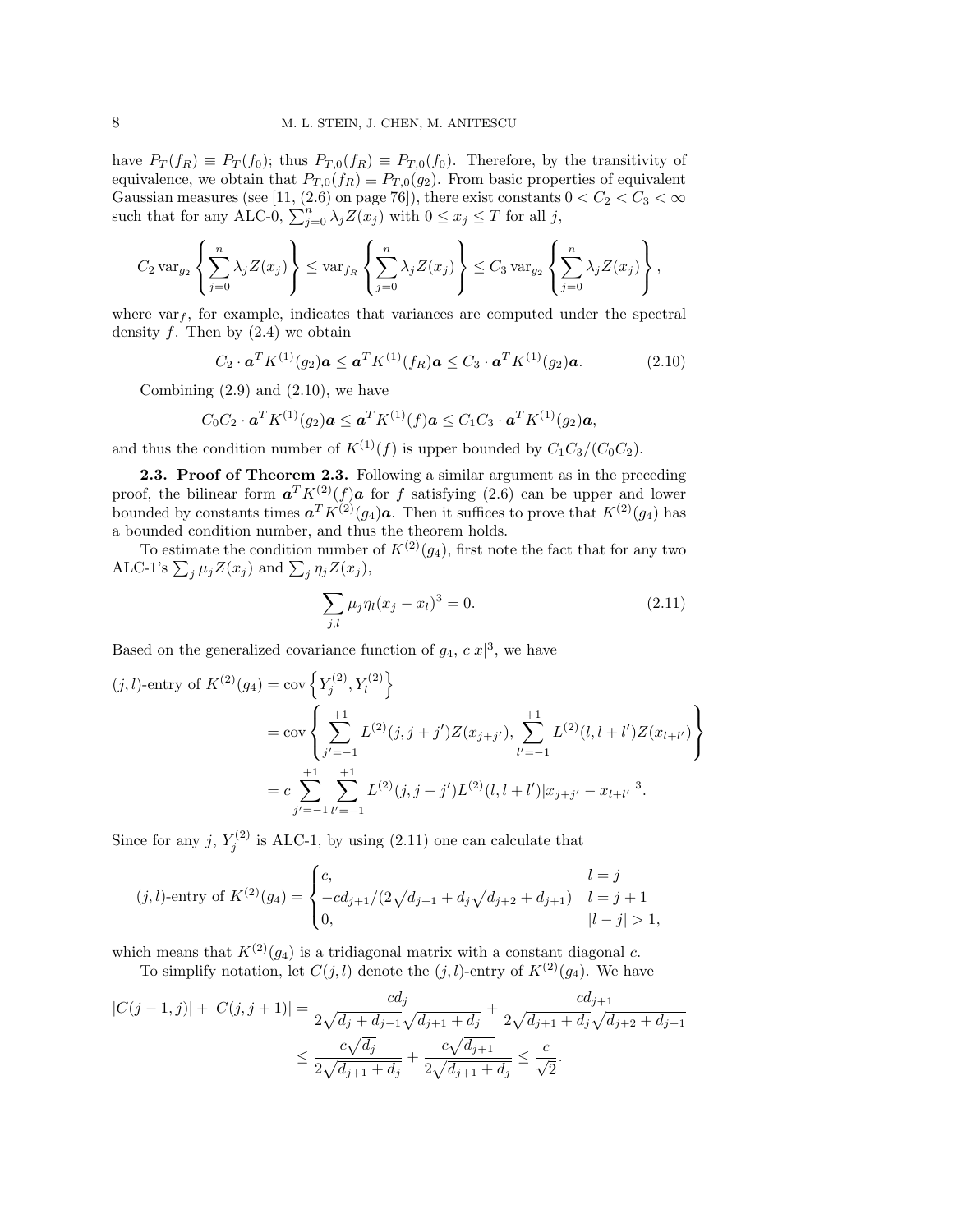For any vector *a*,

$$
\boldsymbol{a}^T K^{(2)}(g_4)\boldsymbol{a} = \sum_{j,l=1}^{n-1} a_j a_l C(j,l) \ge c \sum_{j=1}^{n-1} a_j^2 - 2 \sum_{j=1}^{n-2} |a_j a_{j+1} C(j,j+1)|,
$$

but

$$
2\sum_{j=1}^{n-2} |a_j a_{j+1} C(j, j+1)| \le \sum_{j=1}^{n-2} (a_j^2 + a_{j+1}^2) |C(j, j+1)|
$$
  

$$
\le \sum_{j=1}^{n-1} a_j^2 (|C(j-1, j)| + |C(j, j+1)|)
$$
  

$$
\le \frac{c}{\sqrt{2}} \sum_{j=1}^{n-1} a_j^2.
$$

Therefore,

$$
\mathbf{a}^T K^{(2)}(g_4) \mathbf{a} \ge c(1 - 1/\sqrt{2}) ||\mathbf{a}||^2.
$$
 (2.12)

Similarly, we have  $a^T K^{(2)}(g_4) a \le c(1 + 1/\sqrt{2}) ||a||^2$ . Thus the condition number of Similarly, we have  $\mathbf{a} \cdot \mathbf{K}^{(2)}(g_4) \mathbf{a} \le c(1 + 1/\sqrt{2}) ||\mathbf{a}||$ .<br> $K^{(2)}(g_4)$  is at most  $(1 + 1/\sqrt{2})/(1 - 1/\sqrt{2}) = 3 + 2\sqrt{2}$ .

**2.4. Proof of Corollaries 2.2 and 2.4.** The proof of Corollary 2.2 is similar to but simpler than the proof of Corollary 2.4 and is omitted. The main idea of proving Corollary 2.4 is to consider the following covariance function  $(3.836.5 \text{ in } [8] \text{ with } n=4$ shows that  $B_{\phi}$  is a valid covariance function)

$$
B_{\phi}(x) = \begin{cases} \frac{32}{3}\phi^3 - 4\phi x^2 + |x|^3, & |x| \le 2\phi \\ \frac{1}{3}(4\phi - |x|)^3, & 2\phi < |x| \le 4\phi \\ 0, & |x| > 4\phi \end{cases}
$$

for  $\phi > 0$  and the covariance function  $E(x) = 3e^{-|x|}(1+|x|)$ . The function  $B_{\phi}$  has a spectral density  $h_{\phi}(\omega)$  proportional to  $\sin(\phi \omega)^4/(\phi \omega)^4$ , and *E* has a spectral density  $\theta(\omega) = 6\{\pi(1+\omega^2)\}$ <sup>-2</sup>. Using similar ideas as in the proof of Theorem 2.1, we define

$$
\theta_R(\omega) = \begin{cases} f(\omega), & |\omega| \le R \\ \theta(\omega), & |\omega| > R \end{cases}
$$

for some *R*. Then by (2.6), there exist *R* and  $0 < C_0 < C_1 < \infty$  such that for any real vector *a*,

$$
C_0 \cdot \mathbf{a}^T \tilde{K}^{(2)}(\theta_R) \mathbf{a} \le \mathbf{a}^T \tilde{K}^{(2)}(f) \mathbf{a} \le C_1 \cdot \mathbf{a}^T \tilde{K}^{(2)}(\theta_R) \mathbf{a}.
$$
 (2.13)

Furthermore, according to the results in [11, Theorem 17 of Chapter III], when  $T \le 2\phi$ ,  $P_T(h_\phi) \equiv P_T(\theta) \equiv P_T(\theta_R)$ , which leads to

$$
C_2 \cdot \mathbf{a}^T \tilde{K}^{(2)}(h_{\phi}) \mathbf{a} \leq \mathbf{a}^T \tilde{K}^{(2)}(\theta_R) \mathbf{a} \leq C_3 \cdot \mathbf{a}^T \tilde{K}^{(2)}(h_{\phi}) \mathbf{a}
$$
(2.14)

for some  $0 < C_2 < C_3 < \infty$ . Combining (2.13) and (2.14), it remains to prove that  $\tilde{K}^{(2)}(h_{\phi})$  has a bounded condition number, then so does  $\tilde{K}^{(2)}(f)$ .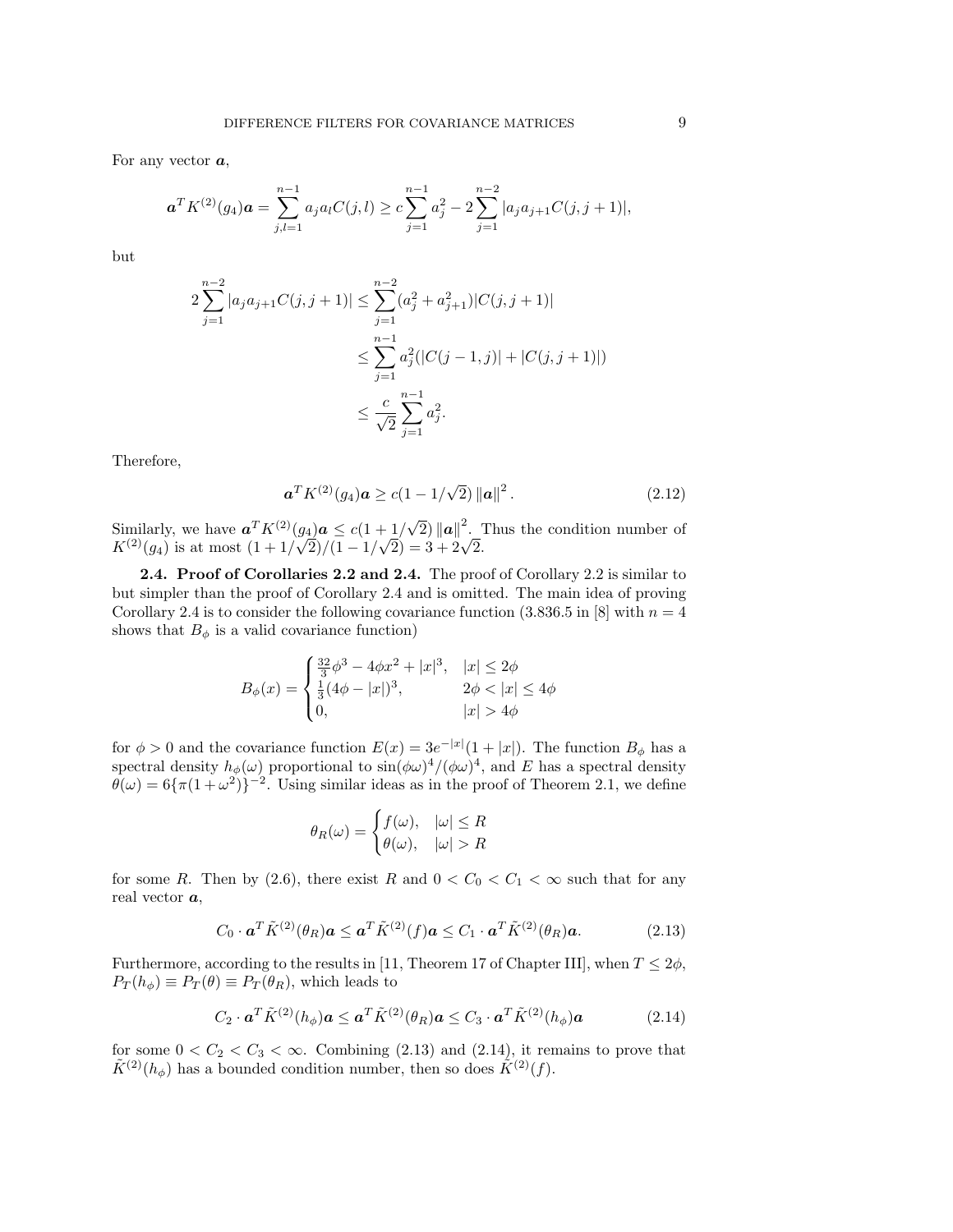When  $T \leq 2\phi$ , only the branch  $|x| \leq 2\phi$  of  $B_{\phi}$  is used, and one can compute the covariance matrix  $\tilde{K}^{(2)}(h_{\phi})$  according to the definition of  $B_{\phi}$  entry by entry:

$$
(0,0)-entry = \frac{128}{3}\phi^3 - 8\phi D^2 + 2D^3
$$
  
\n
$$
(0,j)-entry = \left(-4\phi + \frac{3}{2}D\right)\sqrt{d_{j+1} + d_j} \qquad \text{for } j = 1,...,n-1
$$
  
\n
$$
(0,n)-entry = 0 \qquad \text{for } j = 1,...,n-1
$$
  
\n
$$
(j,0)-entry = (0,j)-entry \qquad \text{for } j = 1,...,n-1
$$
  
\n
$$
(j,l)-entry = (j,l)-entry \qquad \text{for } j, l = 1,...,n-1
$$
  
\n
$$
(j,n)-entry = (n,j)-entry \qquad \text{for } j = 1,...,n-1
$$
  
\n
$$
(n,0)-entry = 0 \qquad \qquad (n,j)-entry = \frac{\sqrt{d_{j+1} + d_j}}{D} \left(x_{j-1} + x_j + x_{j+1} - \frac{3}{2}x_0 - \frac{3}{2}x_n\right) \qquad \text{for } j = 1,...,n-1
$$
  
\n
$$
(n,n)-entry = 8\phi - 2D,
$$

where  $D = x_n - x_0$ , and recall that *c* is the coefficient in the generalized covariance function corresponding to  $g_4$ . To simplify notation, let  $H(j, l)$  denote the  $(j, l)$ -entry of  $\tilde{K}^{(2)}(h_{\phi})$ . Then we have

$$
\mathbf{a}^T \tilde{K}^{(2)}(h_{\phi}) \mathbf{a} = a_0^2 H(0,0) + a_n^2 H(n,n) + 2a_0 \sum_{j=1}^{n-1} a_j H(0,j) + 2a_n \sum_{j=1}^{n-1} a_j H(n,j) + \tilde{\mathbf{a}}^T K^{(2)}(g_4) \tilde{\mathbf{a}}/c,
$$
\n(2.15)

where  $\tilde{a}$  is the vector  $a$  with  $a_0$  and  $a_n$  removed. For every  $\alpha > 0$ , using  $|2xy| \leq x^2 + y^2$ and the Cauchy-Schwartz inequality, we have

$$
\left| 2a_0 \sum_{j=1}^{n-1} a_j H(0,j) \right| \le \alpha^2 a_0^2 + \frac{1}{\alpha^2} \sum_{j=1}^{n-1} a_j^2 \sum_{j=1}^{n-1} H(0,j)^2
$$
  

$$
\le \alpha^2 a_0^2 + \frac{1}{2\alpha^2} D (8\phi - 3D)^2 \sum_{j=1}^{n-1} a_j^2.
$$
 (2.16)

Similarly, for every  $\beta > 0$ , using  $|x_{j-1} + x_j + x_{j+1} - \frac{3}{2}x_0 - \frac{3}{2}x_n| \le 3D$ , we have

$$
\left| 2a_n \sum_{j=1}^{n-1} a_j H(n,j) \right| \le \beta^2 a_n^2 + \frac{1}{\beta^2} \sum_{j=1}^{n-1} a_j^2 \sum_{j=1}^{n-1} H(n,j)^2
$$
  

$$
\le \beta^2 a_n^2 + \frac{18D}{\beta^2} \sum_{j=1}^{n-1} a_j^2.
$$
 (2.17)

Furthermore, by 2.12,

$$
\tilde{\boldsymbol{a}}^T K^{(2)}(g_4) \tilde{\boldsymbol{a}}/c \ge (1 - 1/\sqrt{2}) ||\tilde{\boldsymbol{a}}||^2.
$$
 (2.18)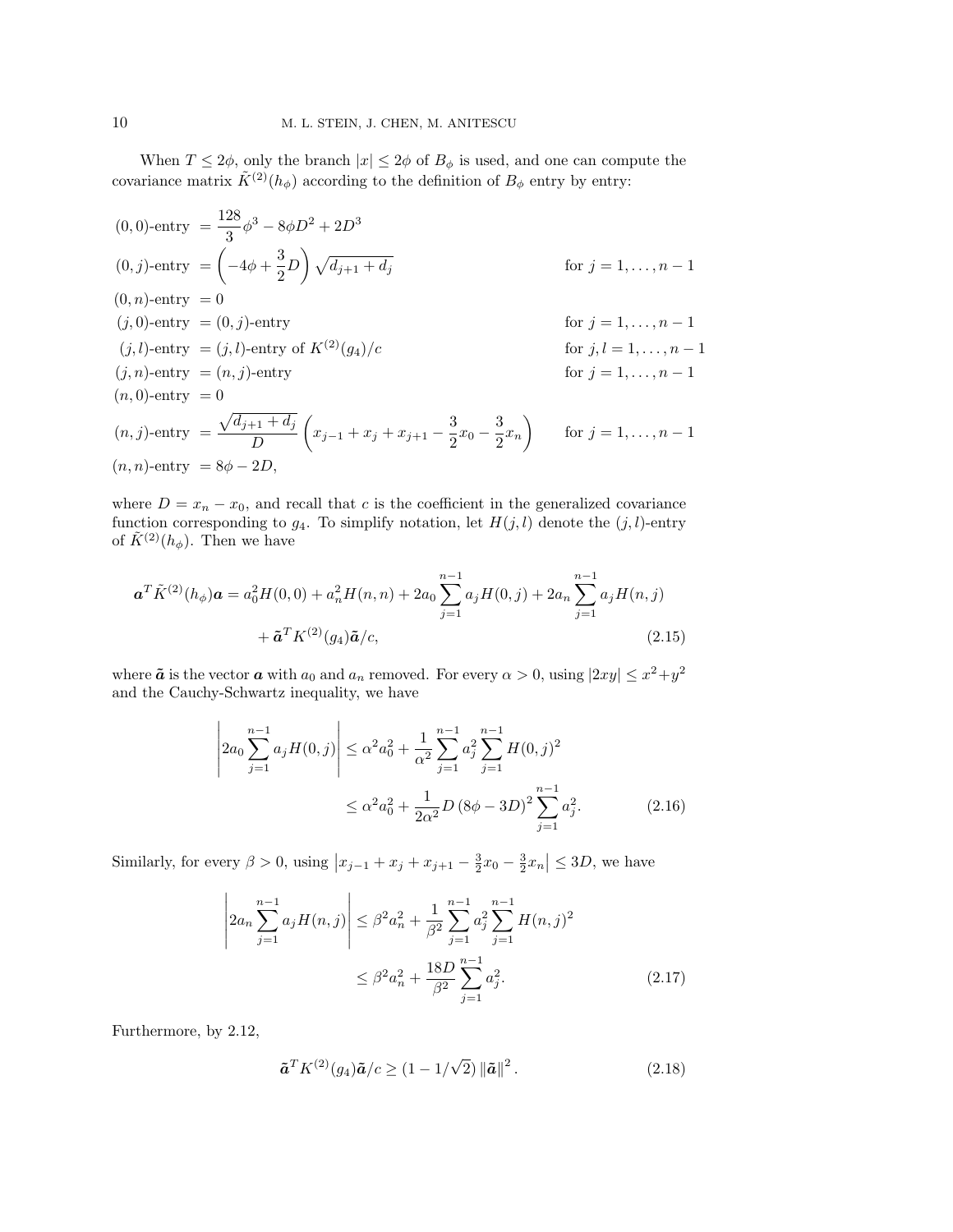Applying (2.16), (2.17) and (2.18) to (2.15), together with  $D \leq T \leq 2\phi$ , we obtain

$$
\mathbf{a}^T \tilde{K}^{(2)}(h_{\phi}) \mathbf{a} \ge \left(\frac{128}{3}\phi^3 - 8\phi D^2 + 2D^3 - \alpha^2\right) a_0^2 + (8\phi - 2D - \beta^2) a_n^2
$$

$$
+ \left(1 - \frac{1}{\sqrt{2}} - \frac{1}{2\alpha^2}D\left(8\phi - 3D\right)^2 - \frac{18D}{\beta^2}\right) \sum_{j=1}^{n-1} a_j^2
$$

$$
\ge \left(\frac{128}{3}\phi^3 - 8\phi T^2 + 2T^3 - \alpha^2\right) a_0^2 + (8\phi - 2T - \beta^2) a_n^2
$$

$$
+ \left(1 - \frac{1}{\sqrt{2}} - \frac{1}{2\alpha^2}T\left(8\phi - 3T\right)^2 - \frac{18T}{\beta^2}\right) \sum_{j=1}^{n-1} a_j^2.
$$

Setting  $\phi = 14T$ ,  $\alpha^2 = 116000T^3$  and  $\beta^2 = 100T$  yields

$$
\boldsymbol{a}^T\tilde{K}^{(2)}(h_{\phi})\boldsymbol{a} \geq \frac{2902}{3}T^3a_0^2 + 10Ta_1^2 + \left(\frac{178359}{232000} - \frac{1}{\sqrt{2}}\right)\sum_{j=1}^{n-1}a_j^2.
$$

Since  $\frac{178359}{232000} - \frac{1}{\sqrt{2}}$  $\frac{1}{2} \geq .06$ , the minimum eigenvalue of  $\tilde{K}^{(2)}(h_{\phi})$  is bounded away from 0 independent of *n*. Similarly, the maximum eigenvalue is bounded from above, and thus  $\tilde{K}^{(2)}(h_{\phi})$  has a bounded condition number.

**3. Filter for** *d***-dimensional case.** The results in *§*2 do not easily extend to higher dimensions. One simple exception is when the observation locations are the tensor product of *d* one-dimensional grids and when the covariance function  $k(x)$  is the product of *d* covariance functions for each dimension (i.e.,  $k(x) = k_1(x_1)k_2(x_2) \ldots k_d(x_d)$ ), in which case the covariance matrix is the Kronecker product of *d* one-dimensional covariance matrices, each of which can be preconditioned separately. However, such models are of questionable relevance in applications [15]. Here, we restrict the locations of observations to a regular grid. In this case, the second order difference filter becomes the standard discrete Laplace operator. A benefit is that the Laplace operator can be recursively applied many times, resulting in essentially a much higher order difference filtering.

Since the observation locations are evenly spaced, we use  $\delta = T/n$  to denote the spacing, where *n* is the number of observations along each dimension. Thus, the locations are  $\{\delta j\}$ ,  $0 \leq j \leq n$ . Here, *j* is a vector of integers, and *n* means the vector of all  $n$ 's.<sup>2</sup> Since the locations are on a grid, we use vector indices in convenience. Thus, the covariance matrix *K* for the observations  $\{Z(\delta j)\}\$ has entries  $K(j, l) = k(\delta j - \delta l)$ . We define the Laplace operator  $\Delta$  to be

$$
\Delta Z(\delta \boldsymbol{j}) = \sum_{p=1}^d Z(\delta \boldsymbol{j} - \delta \boldsymbol{e}_p) - 2Z(\delta \boldsymbol{j}) + Z(\delta \boldsymbol{j} + \delta \boldsymbol{e}_p),
$$

where *e<sup>p</sup>* denotes the unit vector along the *p*th coordinate. When the operator is applied  $\tau$  times, we denote

$$
Y_j^{[\tau]} = \Delta^{\tau} Z(\delta j).
$$

<sup>2</sup>Sometimes, boldface letters denote a vector of same entries (such as *n* meaning a vector of all *n*'s). Under context, this notation is self-explaining and not to be confused with the notation of a general vector. Other examples in this paper include **1** and *τ*.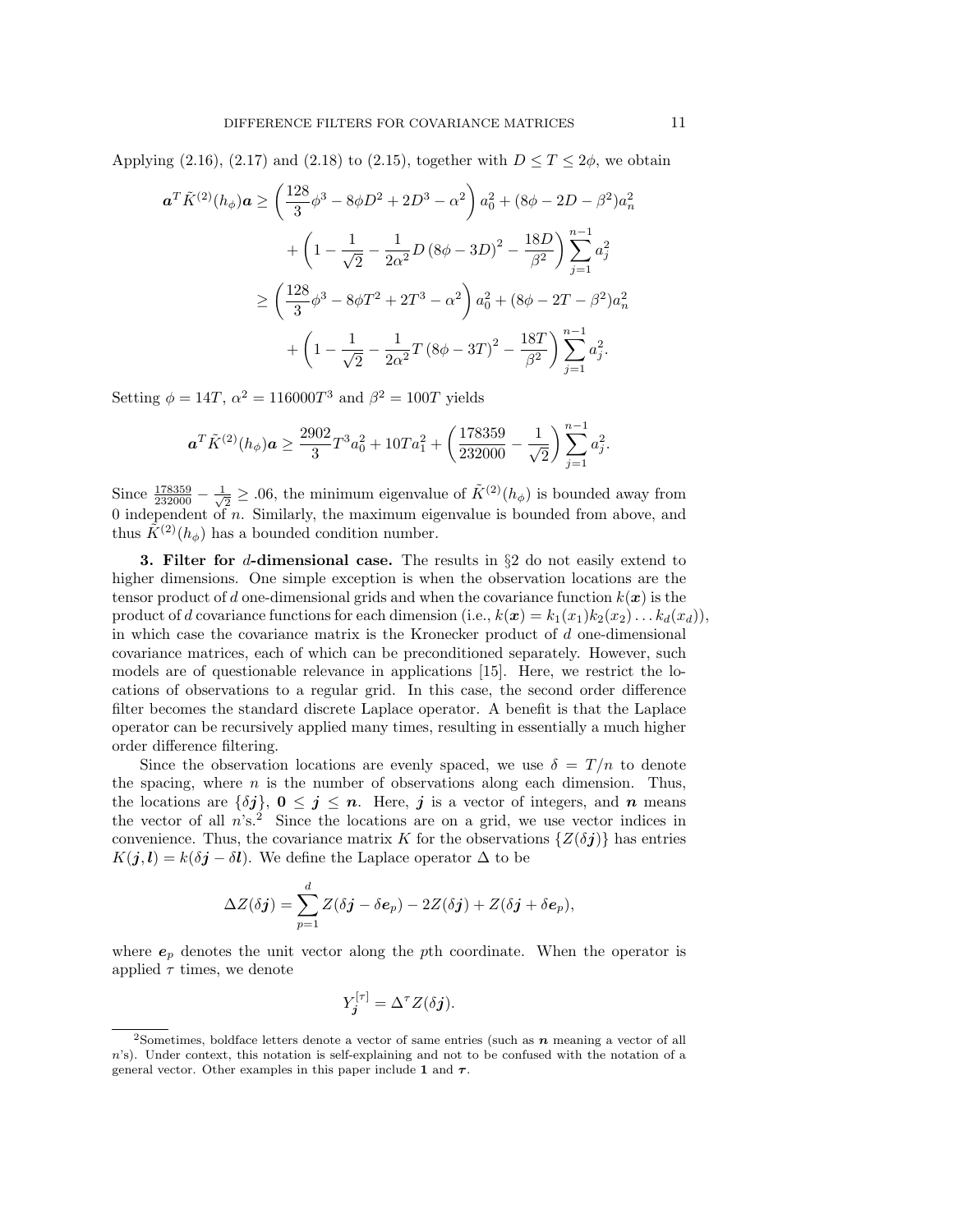Note that this notation is in parallel to the ones in  $(2.2)$  and  $(2.7)$ , with  $\lceil \tau \rceil$  meaning the number of applications of the Laplace operator (instead of the order of the difference), and the index  $j$  being a vector (instead of a scalar). In addition, we use  $K^{[\tau]}$  to denote the covariance matrix of  $Y_i^{[\tau]}$  $j^{[\tau]}_j, \, \tau \leq j \leq n-\tau$  :

$$
K^{[\tau]}(j,l) = \operatorname{cov} \left\{Y_j^{[\tau]}, Y_l^{[\tau]}\right\}.
$$

We have the following result.

THEOREM 3.1. Suppose Z is a stationary random field on  $\mathbb{R}^d$  with spectral density *f satisfying*

$$
f(\boldsymbol{\omega}) \asymp (1 + \|\boldsymbol{\omega}\|)^{-\alpha},\tag{3.1}
$$

*where*  $\alpha = 4\tau$  *for some positive integer*  $\tau$ *. Then there exists* a constant *C* depending *only on T* and *f* that bounds the condition number of  $K^{[\tau]}$  for all *n*.

Recall that for  $a(\omega), b(\omega) \geq 0, \forall \omega$  the relationship  $a(\omega) \approx b(\omega)$  indicates that there exist  $C_1, C_2 > 0$  such that  $C_1 a(\omega) \leq b(\omega) \leq C_2 a(\omega)$ ,  $\forall \omega$ .

It is not hard to verify that  $K^{[\tau]}$  and *K* are related by  $K^{[\tau]} = L^{[\tau]} K L^{[\tau]}^T$ , where  $L^{[\tau]} = L_{n-\tau+1} \cdots L_{n-1} L_n$  and  $L_s$  is an  $(s-1)^d \times (s+1)^d$  matrix with entries

$$
L_s(\boldsymbol{j},\boldsymbol{l}) = \begin{cases} -2d, & \boldsymbol{l} = \boldsymbol{j} \\ 1, & \boldsymbol{l} = \boldsymbol{j} \pm \boldsymbol{e}_p, \ p = 1,\ldots,d \\ 0, & \text{otherwise}, \end{cases}
$$

for  $1 \leq j \leq s-1$ . One may also want to have a nonsingular  $\tilde{L}^{[\tau]}$  such that the condition number of  $\tilde{L}^{[\tau]} K \tilde{L}^{[\tau]}$  is bounded. However, we cannot prove that such an augmentation yields matrices with bounded condition number, although numerical results in *§*5 suggest that such a result may be achievable. Stein [16] applied the iterated Laplacian to gridded observations in *d* dimensions to improve approximations to the likelihood based on the spatial periodogram and similarly made no effort to recover the information lost by using a less than full rank transformation. It is worth noting that processes with spectral densities of the form (3.1) observed on a grid bear some resemblance to Markov random fields [14], which provide an alternative way to model spatial data observed at discrete locations.

**3.1. Proof of Theorem 3.1.** First note that if one restricts to observations on the grid  $\delta j$  for  $j \in \mathbb{Z}^d$ , the covariance function k can be written as an integral in  $[-\pi, \pi]^d$ :

$$
k(\delta \boldsymbol{j}) = \int_{\mathbb{R}^d} f(\boldsymbol{\omega}) \exp(i \boldsymbol{\omega}^T(\delta \boldsymbol{j})) d\boldsymbol{\omega} = \int_{[-\pi,\pi]^d} f_{\delta}(\boldsymbol{\omega}) \exp(i \boldsymbol{\omega}^T \boldsymbol{j}) d\boldsymbol{\omega},
$$

where

$$
f_{\delta}(\omega) = \delta^{-d} \sum_{\mathbf{l} \in \mathbb{Z}^d} f(\delta^{-1}(\omega + 2\pi \mathbf{l})). \tag{3.2}
$$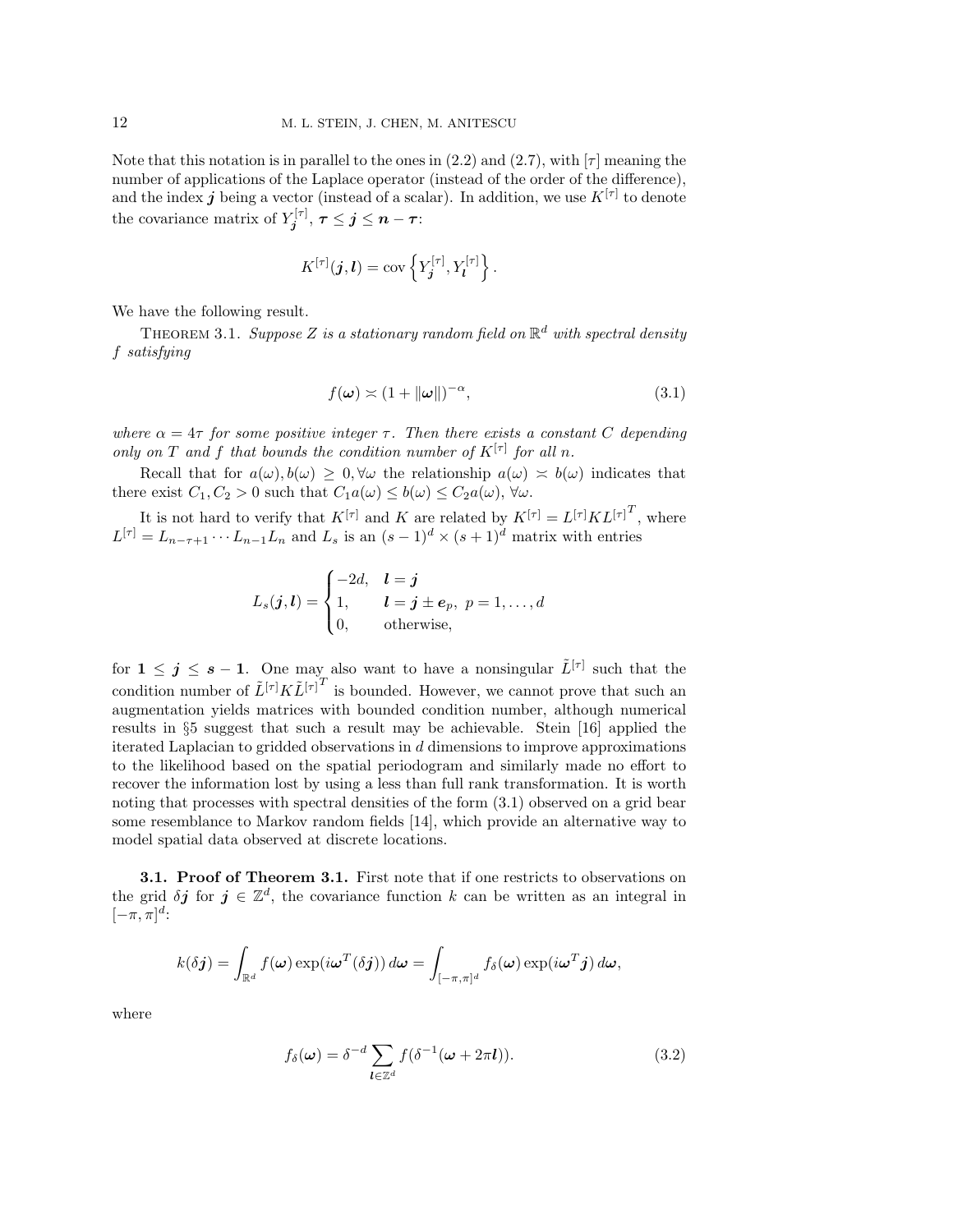Denote by  $k^{[\tau]}$  the covariance function such that  $k^{[\tau]}(\delta j - \delta l) = K^{[\tau]}(j, l)$ . Then according to the definition of the operator  $\Delta$ , we have  $k^{[0]} = k$  and the recurrence

$$
k^{[\tau+1]}(\delta \mathbf{j}) = \sum_{p,q=1}^{d} k^{[\tau]}(\delta \mathbf{j} + \delta(\mathbf{e}_p + \mathbf{e}_q)) - 2k^{[\tau]}(\delta \mathbf{j} + \delta \mathbf{e}_p) + k^{[\tau]}(\delta \mathbf{j} + \delta(\mathbf{e}_p - \mathbf{e}_q))
$$
  
- 2k^{[\tau]}(\delta \mathbf{j} + \delta \mathbf{e}\_q) + 4k^{[\tau]}(\delta \mathbf{j}) - 2k^{[\tau]}(\delta \mathbf{j} - \delta \mathbf{e}\_q)  
+ k^{[\tau]}(\delta \mathbf{j} + \delta(-\mathbf{e}\_p + \mathbf{e}\_q)) - 2k^{[\tau]}(\delta \mathbf{j} - \delta \mathbf{e}\_p) + k^{[\tau]}(\delta \mathbf{j} + \delta(-\mathbf{e}\_p - \mathbf{e}\_q)).

If we let

$$
k^{[\tau]}(\delta \boldsymbol{j}) = \int_{[-\pi,\pi]^d} f_{\delta}^{[\tau]}(\boldsymbol{\omega}) \exp(i \boldsymbol{\omega}^T \boldsymbol{j}) d \boldsymbol{\omega},
$$

then the above recurrence for  $k^{[\tau]}$  translates to

$$
f_{\delta}^{[\tau]}(\omega) = \left[\sum_{p=1}^{d} 4\sin^2\left(\frac{\omega_p}{2}\right)\right]^{2\tau} f_{\delta}(\omega), \tag{3.3}
$$

and for any real vector *a*, we have

$$
\boldsymbol{a}^T K^{[\tau]} \boldsymbol{a} = \sum_{\boldsymbol{\tau} \leq \boldsymbol{j}, \boldsymbol{l} \leq \boldsymbol{n} - \boldsymbol{\tau}} a_{\boldsymbol{j}} a_{\boldsymbol{l}} k^{[\tau]} (\delta \boldsymbol{j} - \delta \boldsymbol{l}) = \int_{[-\pi,\pi]^d} f_{\delta}^{[\tau]}(\boldsymbol{\omega}) \Bigg| \sum_{\boldsymbol{\tau} \leq \boldsymbol{j} \leq \boldsymbol{n} - \boldsymbol{\tau}} a_{\boldsymbol{j}} \exp(i \boldsymbol{\omega}^T \boldsymbol{j}) \Bigg|^2 d \boldsymbol{\omega}.
$$

Therefore, to prove that  $K^{[\tau]}$  has a bounded condition number, we need to bound the expression for  $a^T K^{[\tau]} a$  given in the above equality.

According to the assumption of  $f$  in  $(3.1)$ , combining  $(3.2)$  and  $(3.3)$ , we have

$$
\delta^{d-\alpha} f_{\delta}^{[\tau]}(\boldsymbol{\omega}) \asymp \left[ \sum_{p=1}^{d} 4 \sin^2 \left( \frac{\omega_p}{2} \right) \right]^{2\tau} \sum_{\boldsymbol{l} \in \mathbb{Z}^d} (\delta + ||\boldsymbol{\omega} + 2\pi \boldsymbol{l}||)^{-\alpha} =: h_{\delta}(\boldsymbol{\omega}).
$$

Therefore, there exist  $0 < C_0 \le C_1 < \infty$  independent of  $\delta$  and  $\alpha$ , such that

$$
C_0H_\delta(\mathbf{a}) \leq \delta^{d-\alpha}\mathbf{a}^T K^{[\tau]}\mathbf{a} \leq C_1H_\delta(\mathbf{a}),\tag{3.4}
$$

where

$$
H_{\delta}(\boldsymbol{a}) = \int_{[-\pi,\pi]^d} h_{\delta}(\boldsymbol{\omega}) \Bigg| \sum_{\boldsymbol{\tau} \leq \boldsymbol{j} \leq \boldsymbol{n} - \boldsymbol{\tau}} a_{\boldsymbol{j}} \exp(i\boldsymbol{\omega}^T \boldsymbol{j}) \Bigg|^2 d\boldsymbol{\omega}.
$$

We proceed to bound the function  $H_\delta(\mathbf{a})$ .

For any  $\delta \neq 0$ ,  $h_{\delta}(\omega)$  is continuous with  $h_{\delta}(0) = 0$ . When  $\delta = 0$  and  $\alpha = 4\tau$ , it can be shown that  $h_0(\omega)$  is also continuous, but  $h_0(0) = 1$ . In other words,  $h_\delta$ converges to  $h_0$  pointwise except at the origin. Since  $h_\delta > h_{\delta}$  when  $\delta < \delta'$ , we have that  $h_\delta$  is upper bounded by  $h_0$  for all  $\delta$ . Moreover, by the continuity of  $h_0$  in  $\omega \in [-\pi, \pi]^d$ , *h*<sub>0</sub> has a maximum  $C_2$ . Therefore,  $h_\delta(\omega) \leq C_2$  for all  $\delta$  and  $\omega$ , and thus

$$
H_{\delta}(\boldsymbol{a}) \leq C_2 \int_{[-\pi,\pi]^d} \left| \sum_{\tau \leq \boldsymbol{j} \leq \boldsymbol{n} - \tau} a_{\boldsymbol{j}} \exp(i\boldsymbol{\omega}^T \boldsymbol{j}) \right|^2 d\boldsymbol{\omega} = C_2 (2\pi)^d \sum_{\tau \leq \boldsymbol{j} \leq \boldsymbol{n} - \tau} a_{\boldsymbol{j}}^2.
$$
 (3.5)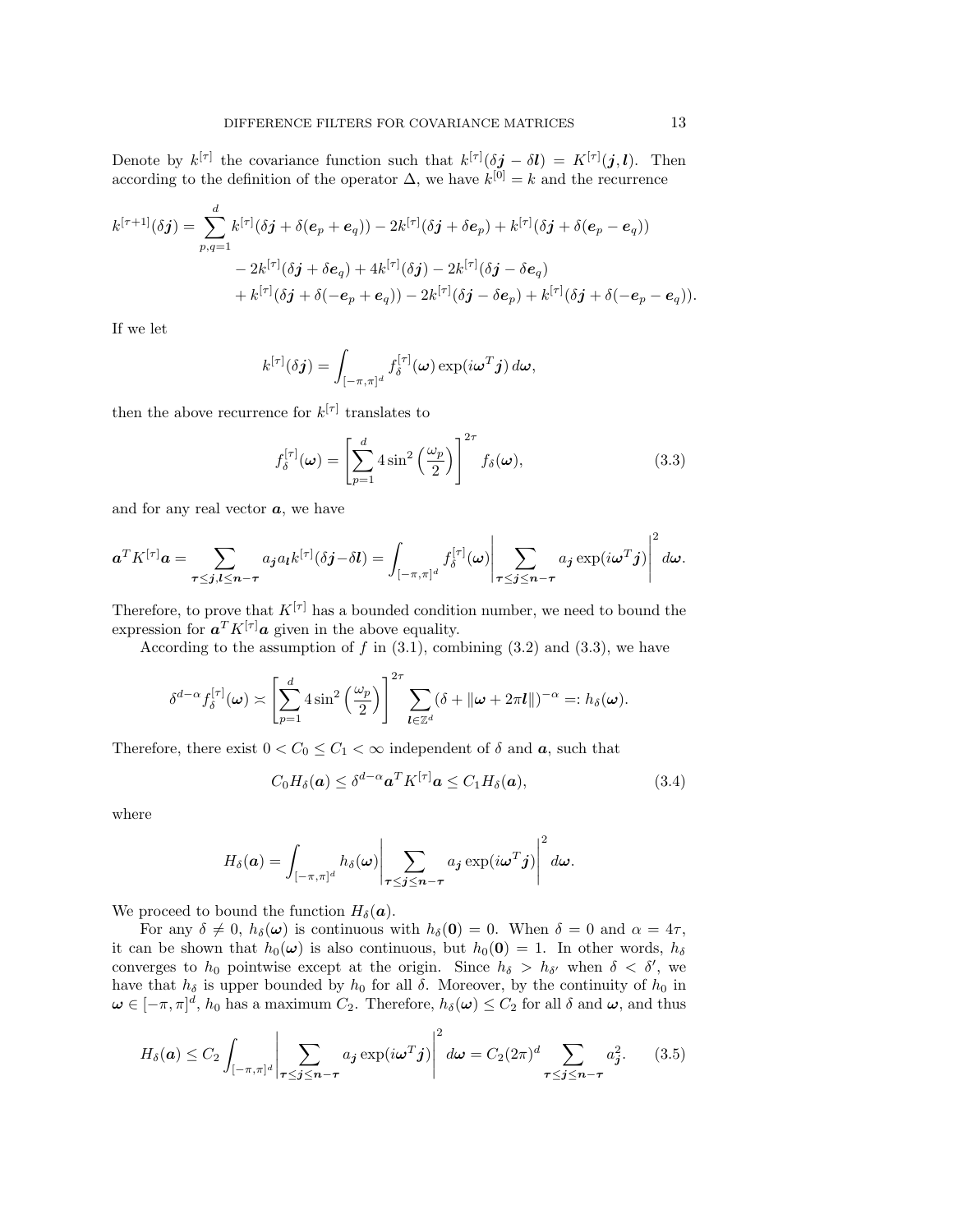Now we need a lower bound for  $H_\delta(\mathbf{a})$ . First, note that when  $\mathbf{w} \in [-\pi, \pi]^d$ ,

$$
h_{\delta}(\boldsymbol{\omega}) \geq \mathrm{sinc}^2(1/2) \left\| \boldsymbol{\omega} \right\|^{4\tau} (\delta + \left\| \boldsymbol{\omega} \right\|)^{-\alpha}.
$$

Therefore, for any  $0 < \epsilon \leq \pi/\delta$ ,

$$
H_{\delta}(\boldsymbol{a}) \geq \mathrm{sinc}^{2}(1/2) \int_{[-\pi,\pi]^{d}} \left(\frac{\|\omega\|}{\delta + \|\omega\|}\right)^{\alpha} \left|\sum_{\tau \leq \boldsymbol{j} \leq \boldsymbol{n} - \tau} a_{\boldsymbol{j}} \exp(i\omega^{T} \boldsymbol{j})\right|^{2} d\omega
$$
  
\n
$$
\geq \mathrm{sinc}^{2}(1/2) \int_{[-\pi,\pi]^{d} \setminus \{ \|\omega\| \leq \delta \epsilon \}} \left(\frac{\|\omega\|}{\delta + \|\omega\|}\right)^{\alpha} \left|\sum_{\tau \leq \boldsymbol{j} \leq \boldsymbol{n} - \tau} a_{\boldsymbol{j}} \exp(i\omega^{T} \boldsymbol{j})\right|^{2} d\omega
$$
  
\n
$$
\geq \mathrm{sinc}^{2}(1/2) \left(\frac{\epsilon}{1 + \epsilon}\right)^{\alpha} \int_{[-\pi,\pi]^{d} \setminus \{ \|\omega\| \leq \delta \epsilon \}} \left|\sum_{\tau \leq \boldsymbol{j} \leq \boldsymbol{n} - \tau} a_{\boldsymbol{j}} \exp(i\omega^{T} \boldsymbol{j})\right|^{2} d\omega. \quad (3.6)
$$

To obtain a lower bound on this last integral, note that

$$
\int_{[-\pi,\pi]^d} \left| \sum_{\tau \leq j \leq n-\tau} a_j \exp(i\omega^T j) \right|^2 d\omega = (2\pi)^d \sum_{\tau \leq j \leq n-\tau} a_j^2
$$

and

$$
\int_{\|\omega\| \le \delta\epsilon} \left| \sum_{\tau \le j \le n-\tau} a_j \exp(i\omega^T j) \right|^2 d\omega \le \int_{\|\omega\| \le \delta\epsilon} \left( \sum_{\tau \le j \le n-\tau} |a_j| \right)^2 d\omega
$$
  
\n
$$
\le \int_{\|\omega\| \le \delta\epsilon} (n+1-2\tau)^d \sum_{\tau \le j \le n-\tau} a_j^2 d\omega
$$
  
\n
$$
= (n+1-2\tau)^d (\delta\epsilon)^d V_d \sum_{\tau \le j \le n-\tau} a_j^2
$$
  
\n
$$
\le (T\epsilon)^d V_d \sum_{\tau \le j \le n-\tau} a_j^2,
$$

where  $V_d$  is the volume of the *d*-dimensional unit ball, which is always less than  $2^d$ . Applying these results to (3.6),

$$
H_{\delta}(\boldsymbol{a}) \geq \mathrm{sinc}^2(1/2) \left(\frac{\epsilon}{1+\epsilon}\right)^{\alpha} \left[ (2\pi)^d - (T\epsilon)^d V_d \right] \sum_{\boldsymbol{\tau} \leq \boldsymbol{j} \leq \boldsymbol{n} - \boldsymbol{\tau}} a_{\boldsymbol{j}}^2.
$$

Since this bound holds for any  $0 < \epsilon \le \pi/\delta$ , we specifically let  $\epsilon = 1/T$ . Then

$$
H_{\delta}(\boldsymbol{a}) \ge C_3 \sum_{\boldsymbol{\tau} \le \boldsymbol{j} \le \boldsymbol{n} - \boldsymbol{\tau}} a_{\boldsymbol{j}}^2 \tag{3.7}
$$

with

$$
C_3 = \frac{\text{sinc}^2 (1/2)[(2\pi)^d - V_d]}{(1+T)^\alpha}
$$

which is independent of *δ*.

Combining  $(3.4)$ ,  $(3.5)$  and  $(3.7)$ , we have

$$
C_0C_3\left\Vert \mathbf{a}\right\Vert^2 \leq \delta^{d-\alpha}\mathbf{a}^T K^{[\tau]}\mathbf{a} \leq C_1C_2(2\pi)^d\left\Vert \mathbf{a}\right\Vert^2,
$$

which means that the condition number of  $K^{[\tau]}$  is bounded by  $(2\pi)^d C_1 C_2 / (C_0 C_3)$ .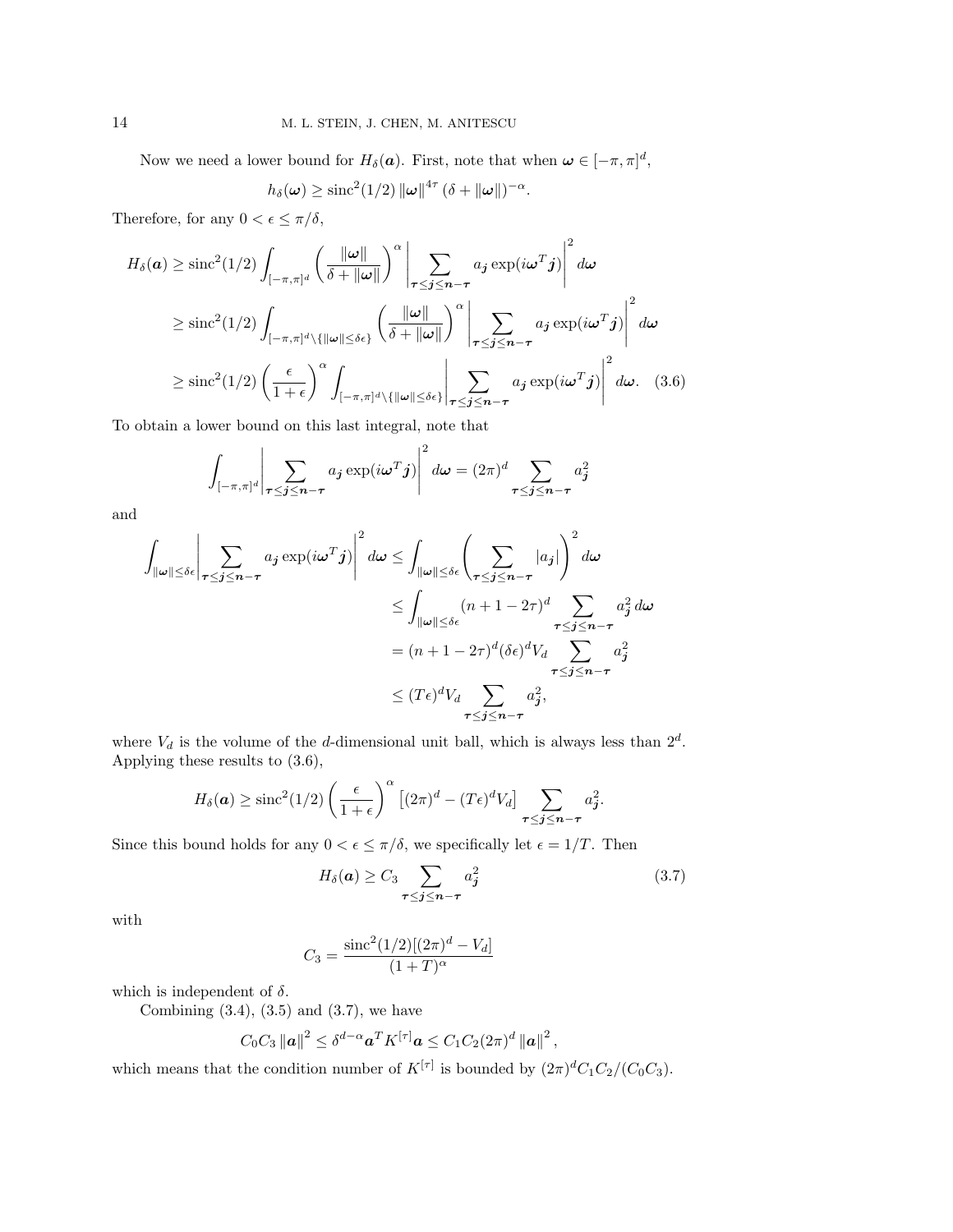**4. Numerical experiments.** A class of popularly used covariance functions that are flexible in reflecting the local behavior of spatially varying data is the Matérn covariance model [15, 13]:

$$
k(\boldsymbol{x}) = \frac{1}{2^{\nu-1}\Gamma(\nu)} \left( \frac{\sqrt{2\nu} \left\| \boldsymbol{x} \right\|}{\ell} \right)^{\nu} \mathcal{K}_{\nu} \left( \frac{\sqrt{2\nu} \left\| \boldsymbol{x} \right\|}{\ell} \right),
$$

where  $\Gamma$  is the Gamma function and  $\mathcal{K}_{\nu}$  is the modified Bessel function of the second kind of order *ν*. The parameter *ν* controls the differentiability of the model, and  $\ell$  is a scale parameter. The corresponding spectral density

$$
f(\boldsymbol{\omega}) \propto \left(\frac{2\nu}{\ell^2} + ||\boldsymbol{\omega}||^2\right)^{-(\nu+d/2)},
$$

which is dimension dependent. It is clear that with some choices of  $\nu$ ,  $f$  satisfies the requirements of the theorems in this paper. For example, when  $d = 1$ , the Matérn model with  $\nu = 1/2$  corresponds to Theorem 2.1 and Collorary 2.2, whereas  $\nu = 3/2$ corresponds to Theorem 2.3 and Collorary 2.4. Also, when  $d = 2$ , the Matérn model with  $\nu = 1$  corresponds to Theorem 3.1 with  $\alpha = 4$ , meaning that the Laplace operator  $\Delta$  is needed to apply once  $(\tau = 1)$ . Whittle [18] argued that the choice of  $\nu = 1$  is particularly natural for processes in  $\mathbb{R}^2$ , in large part because the process is a solution to a stochastic version of the Laplace equation driven by white noise.

For the above three examples, we plot in Figure 4.1 the curves of the condition numbers for both *K* and the filtered versions of *K*, as the size *m* of the matrix varies. The plots were obtained by fixing the domain  $T = 100$  and the scale parameter  $\ell = 7$ . For one-dimensional cases, observation locations were randomly generated according to the uniform distribution on [0*, T*]. The plots clearly show that the condition number of *K* grows very fast with the size of the matrix. With an appropriate filter applied, on the other hand, the condition number of the filtered covariance matrix stays more or less the same, a phenomenon consistent with the theoretical results.

The good condition property of the filtered covariance matrix is exploited in the block preconditioned conjugate gradient (block PCG) solver. The block version of PCG is used instead of the single vector version because in some applications, such as the one presented in *§*1, the linear system has multiple right-hand sides. We remark that the convergence rate of block PCG depends not on the condition number, but on a modified condition number of the linear system [12]. Let  $\lambda_j$ , sorted increasingly, be the eigenvalues of the linear system. With *s* right-hand sides, the modified condition number is  $\lambda_m/\lambda_s$ . Nevertheless, a bounded condition number indicates a bounded modified condition number, which is desirable for block PCG. Figure 4.2 shows the results of an experiment where the observation locations were on a 128 *×* 128 regular grid and  $s = 100$  random right-hand sides were used. Note that since K and  $K^{[1]}$  are BTTB (block Toeplitz with Toeplitz blocks), they can be further preconditioned by using a BCCB (block circulant with circulant blocks) preconditioner [4]. Comparing the convergence history for *K*, *K* preconditioned with a BCCB preconditioner,  $K^{[1]}$ , and  $K^{[1]}$  preconditioned with a BCCB preconditioner, we see that the last case clearly yields the fastest convergence.

Next, we demonstrate the usefulness of the bounded condition number results in the maximum likelihood problem mentioned in *§*1. The simulation process without any filtering is as follows. We first generated observations  $\{y = Z(x)\}\)$  for a Gaussian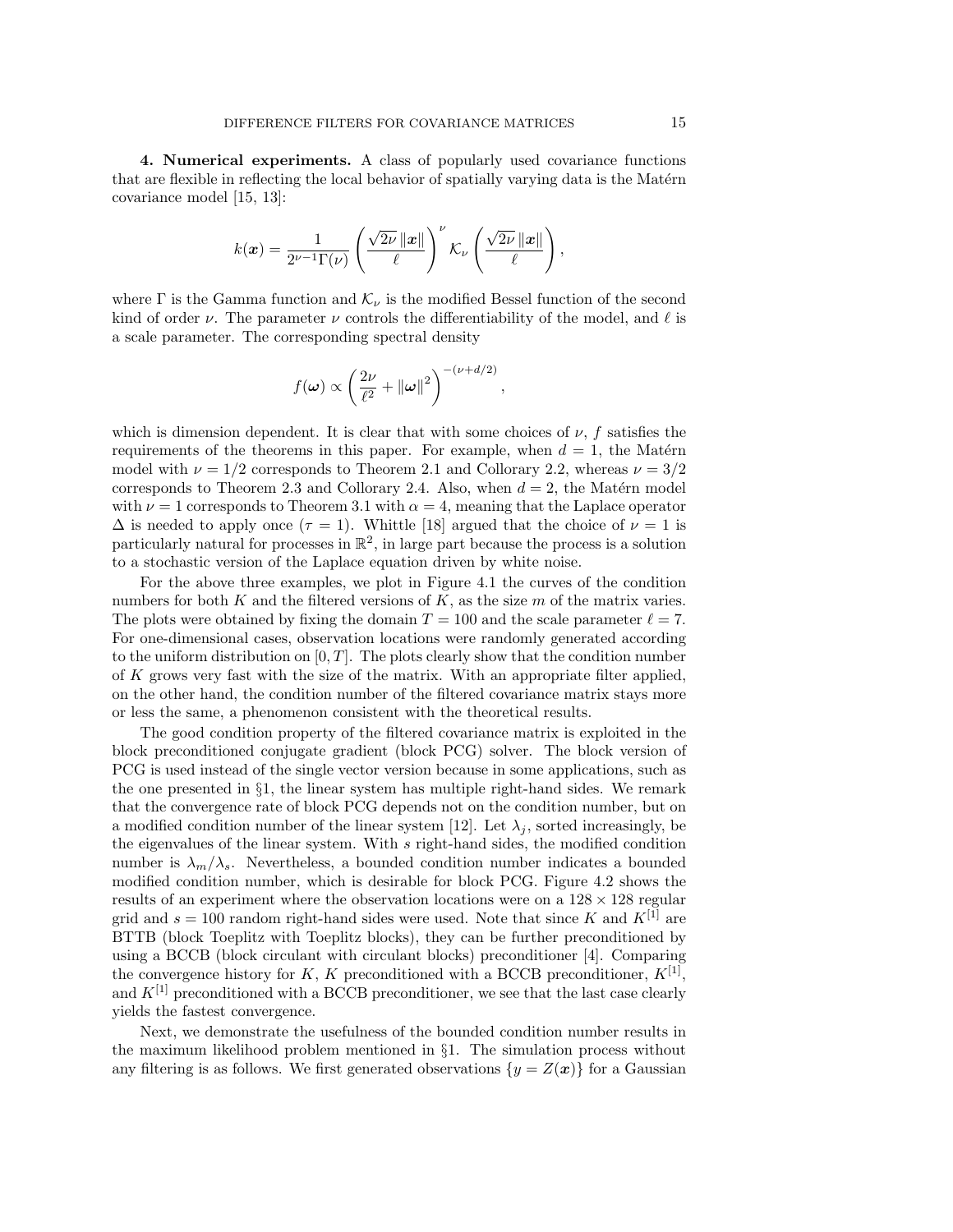

(a)  $d = 1$ ,  $\nu = 1/2$ , first order difference filter (b)  $d = 1$ ,  $\nu = 3/2$ , second order difference filter



Fig. 4.1. *Condition numbers of K (both unfiltered and filtered) as the matrix size m varies.*

random field in  $\mathbb{R}^2$  with the covariance rule

$$
k(\boldsymbol{x};\boldsymbol{\theta}) = \left(\sqrt{2\nu} \cdot r_{\boldsymbol{x};\boldsymbol{\theta}}\right)^{\nu} \mathcal{K}_{\nu} \left(\sqrt{2\nu} \cdot r_{\boldsymbol{x};\boldsymbol{\theta}}\right), \qquad r_{\boldsymbol{x};\boldsymbol{\theta}} = \sqrt{\frac{x_1^2}{\theta_1^2} + \frac{x_2^2}{\theta_2^2}},
$$

where  $\nu = 1, \theta_* = [7, 10]$ , and the observation locations x were on a two-dimensional regular grid of spacing  $\delta = 100/n$ . Then we solved the nonlinear system (1.3) by using the observation vector *y* and obtained an estimate  $\hat{\theta}^N$ . For different grid sizes *n* (matrix size  $m = n^2$ ) the computational times were recorded and the accuracies of the estimates compared to the exact maximum likelihood estimates  $\hat{\theta}$  (in terms of confidence interval as derived from (1.4)) were compared.

We have noted that the condition number of *K* grows faster than linearly in *m*. Therefore, we instead solved a nonlinear system other than (1.3) to obtain the estimate  $\hat{\theta}^N$ . We applied the Laplace operator  $\Delta$  to the sample vector *y* once and obtained a vector  $y^{[1]}$ . Then we solved the nonlinear system

$$
-(\mathbf{y}^{[1]})^T (K^{[1]})^{-1} \frac{\partial K^{[1]}}{\partial \theta_\ell} (K^{[1]})^{-1} (\mathbf{y}^{[1]}) + \frac{1}{N} \sum_{j=1}^N \mathbf{u}_j^T \left( (K^{[1]})^{-1} \frac{\partial K^{[1]}}{\partial \theta_\ell} \right) \mathbf{u}_j = 0, \quad (4.1)
$$

where the  $u_j$ 's are as in (1.3). This approach is equivalent to estimating the parameter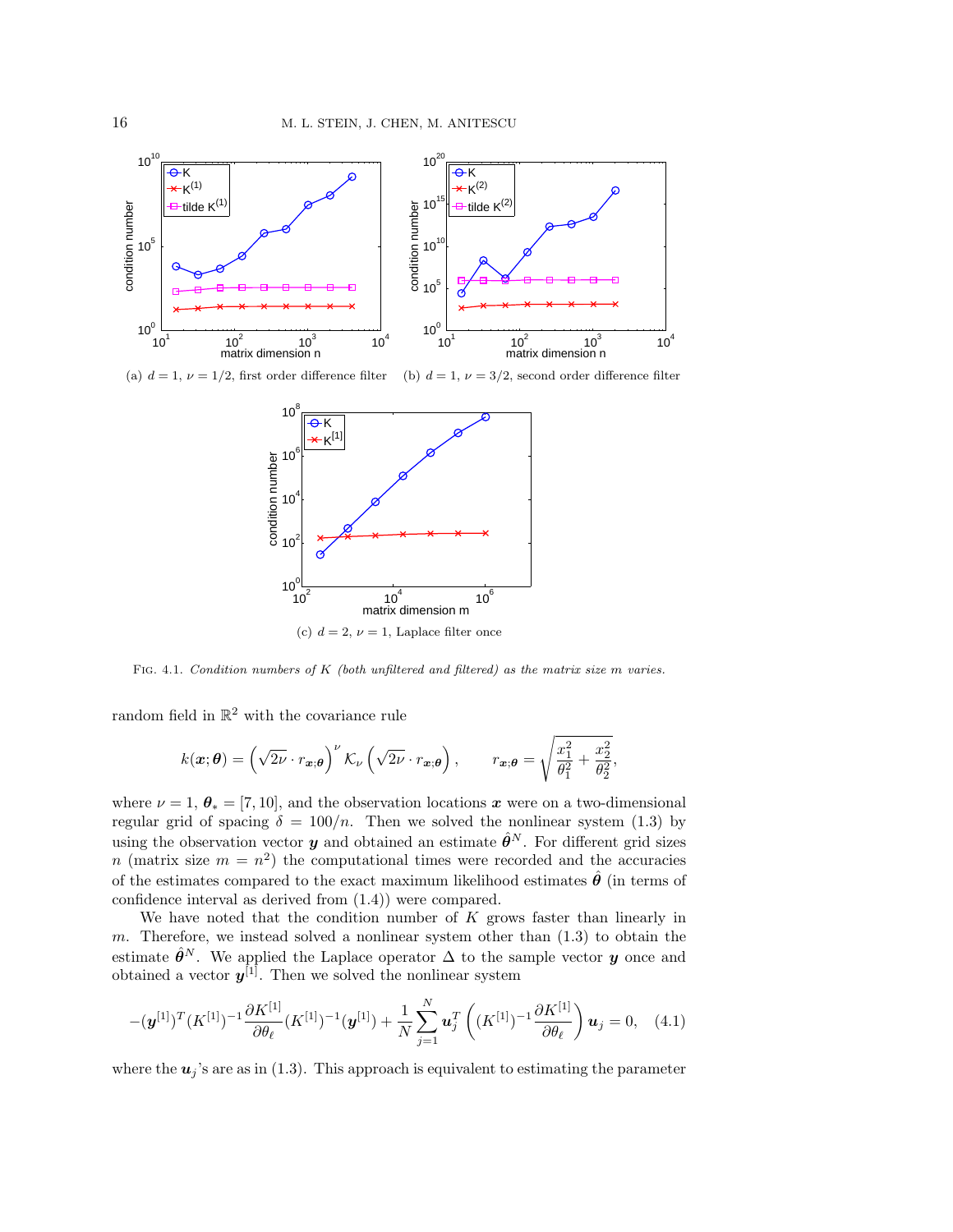

Fig. 4.2. *Convergence history of BPCG.*

*θ* from the sample vector  $y^{[1]}$  with covariance  $K^{[1]}$ . The matrix  $K^{[1]}$  is guaranteed to have a bounded condition number for all *m* according to Theorem 3.1.

The simulation was performed on a Linux desktop with 16 cores with 2.66 GHz frequency and 32 GB of memory. The nonlinear equation (4.1) was solved by using the Matlab command fsolve, which by default used the trust-region dogleg algorithm. Results are shown in Figure 4.3. As we would expect, as the number *m* of observations increases, the estimates  $\hat{\theta}^N$  tend to become closer to  $\theta_*$  which generated the simulation data. Furthermore, despite the fact that  $N = 100$  is fixed as  $m$  increases, the confidence intervals for  $\hat{\theta}^N$  become increasingly narrow as *m* increases, which suggests that it may not be necessary to let *N* increase with *m* to insure that the simulation error  $\hat{\theta}^N - \hat{\theta}$  is small compared to the statistical error  $\hat{\theta} - \theta_*$ . Finally, as expected, the running time of the simulation scales roughly  $O(m)$ , which shows promising practicality for running simulations on much larger grids than 1024*×*1024.



(a) Est. parameters with confidence interval. (b) Running time versus matrix dimension *m*.

Fig. 4.3. *Simulation results of the maximum likelihood problem.*

**5. Further numerical exploration.** This section describes additional numerical experiments. First we consider trying to reduce the condition number of our matrices by rescaling them to be correlation matrices. Specifically, for a covariance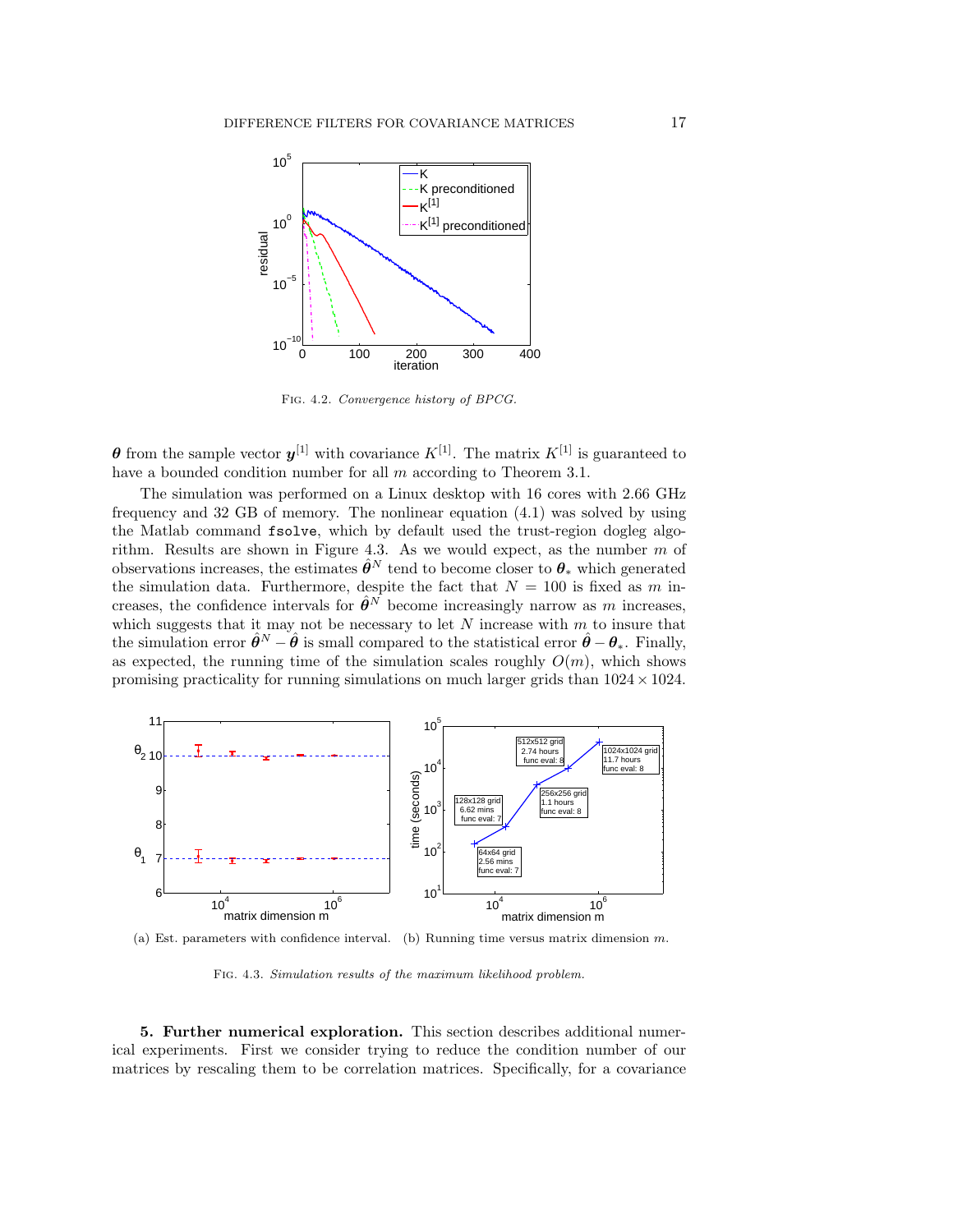matrix  $K$ , the corresponding correlation matrix is given by

$$
C = diag(K)^{-1/2} \cdot K \cdot diag(K)^{-1/2}
$$
.

Although *C* is not guaranteed to have smaller condition number than *K*, in practice it often will. For observations on a regular grid and a spatially invariant filter, which is the case in *§*3, all diagonal elements of *K* are equal, so there is no point in rescaling. For irregular observations, rescaling does make a difference. For all of the settings considered in *§*2, the ratio of the biggest to the smallest diagonal elements of all of the covariance matrices considered is bounded. It follows that all of the theoretical results in that section on bounded condition numbers apply to the corresponding correlation matrices.



Fig. 5.1. *Condition numbers of covariance matrices and correlation matrices.*

Figure 4.1(b) shows that the filtered covariance matrices  $\tilde{K}^{(2)}$  have much larger condition numbers than does  $K^{(2)}$ . This result is perhaps caused by the full rank transformation  $\tilde{L}^{(2)}$  that makes the  $(0,0)$  and  $(n, n)$  entry of  $\tilde{K}^{(2)}$  significantly different from the rest of the diagonal. For the same setting, Figure 5.1(a) shows that diagonal rescaling yields much improved results—the correlation matrix  $\tilde{C}^{(2)}$  has a condition number much smaller than that of  $\tilde{K}^{(2)}$  and close to that of  $K^{(2)}$ .

Theorems 2.1 and 2.3 indicate the possibility of reducing the condition number of the covariance matrix for spectral densities with a tail similar to  $|\omega|^{-p}$  for even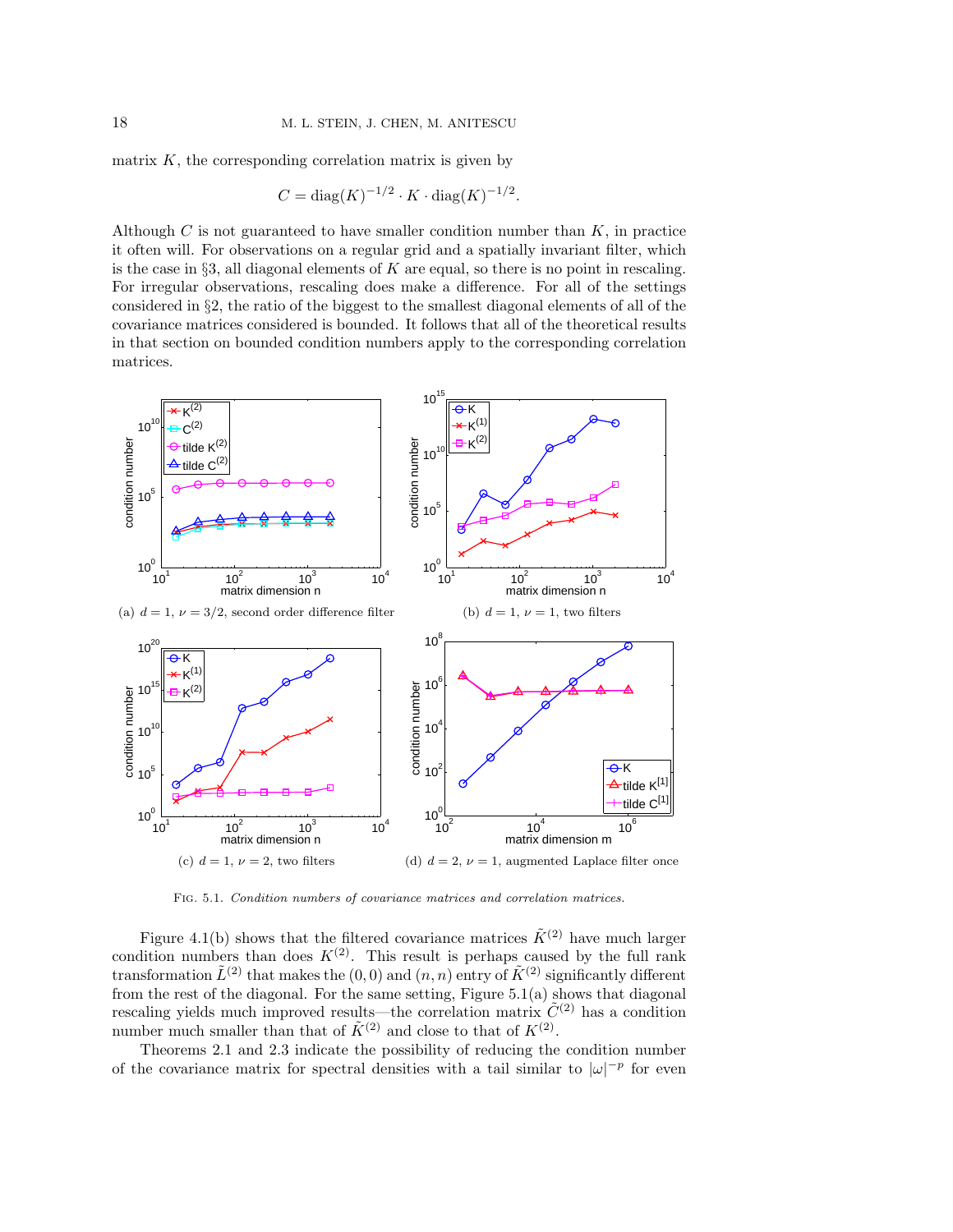*p* by applying an appropriate difference filter. A natural question is whether the difference filter can also be applied to spectral densities whose tails are similar to *|ω|* to some negative odd power. Figures 5.1(b) and 5.1(c) show the filtering results for  $|\omega|^{-3}$  and  $|\omega|^{-5}$ , respectively. In both plots, neither the first nor the second order difference filter resulted in a bounded condition number, but the condition number of the filtered matrix is greatly reduced. This encouraging result indicates that the filtering operation may be useful for a wide range of densities  $(e.g.,\, all\, Matérn\, models)$ that behave like  $|\omega|^{-p}$  at high frequencies, whether or not p is an even integer.

For processes in  $d > 1$  dimension, our result (Theorem 3.1) requires a transformation  $L^{[\tau]}$  that reduces the dimension of the covariance matrix by  $O(n^{d-1})$ . One may want to have a full rank transformation or some transformation that reduces the dimension of the matrix by at most  $O(1)$ . We tested one such transformation here for a  $\mathbb{R}^2$  example, which reduced the dimension by four. The transformation  $\tilde{L}^{[1]}$  is defined as follows. When *j* is not on the boundary, namely,  $1 \leq j \leq n-1$ ,

$$
\tilde{L}^{[1]}(j,l) = \begin{cases}\n-4, & l = j \\
2, & l = j + (\pm e_p), \ p = 1, 2 \\
-1, & l = j + \left[\frac{\pm 1}{\pm 1}\right] \\
0, & \text{otherwise.} \n\end{cases}
$$

When *j* is on the boundary but not at the corner, the definition of  $\tilde{L}^{[1]}(j,l)$  is exactly the same as above, but only for legitimate *l*, that is, components of *l* cannot be smaller than 0 or larger than *n*. The corner locations are ignored. The condition numbers of the filtered covariance matrix  $\tilde{K}^{[1]} = \tilde{L}^{[1]} K \tilde{L}^{[1]}^T$  and those of the corresponding correlation matrix  $\tilde{C}^{[1]}$  are plotted in Figure 5.1(d), for the same covariance function used in Figure 4.1(c). Indeed, the diagonal entries of  $\tilde{K}^{[1]}$  corresponding to the boundary locations are not too different from those not on the boundary; therefore, it is not surprising that the condition numbers for  $\tilde{K}^{[1]}$  and  $\tilde{C}^{[1]}$  look similar. It is plausible that the condition number of  $\tilde{K}^{[1]}$  is bounded independent of the size of the grid.

**6. Conclusions.** We have shown that for stationary processes with certain spectral densities, a first/second order difference filter can precondition the covariance matrix of irregularly spaced observations in one dimension, and the discrete Laplace operator (possibly applied more than once) can precondition the covariance matrix of regularly spaced observations in high dimension. Even when the observations are located within a fixed domain, the resulting filtered covariance matrix has a bounded condition number independent of the number of observations. This result is particularly useful for large scale simulations that require the solves of the covariance matrix using an iterative method. It remains to investigate whether the results for high dimension can be generalized for observation locations that are irregularly spaced.

## REFERENCES

- [1] M. Anitescu, J. Chen, and L. Wang, *A matrix-free approach for solving the Gaussian process maximum likelihood porblem*, Tech. Rep. ANL/MCS-P1857-0311, Argonne National Laboratory, 2011.
- [2] O. E. Barndorff-Nielsen and N. Shephard, *Econometric analysis of realized covariation: High frequency based covariance, regression, and correlation in financial economics*, Econometrica, 72 (2004), pp. 885–925.
- [3] J. Barnes and P. Hut, *A hierarchical O*(*N* log *N*) *force-calculation algorithm*, Nature, 324 (1986), pp. 446–449.